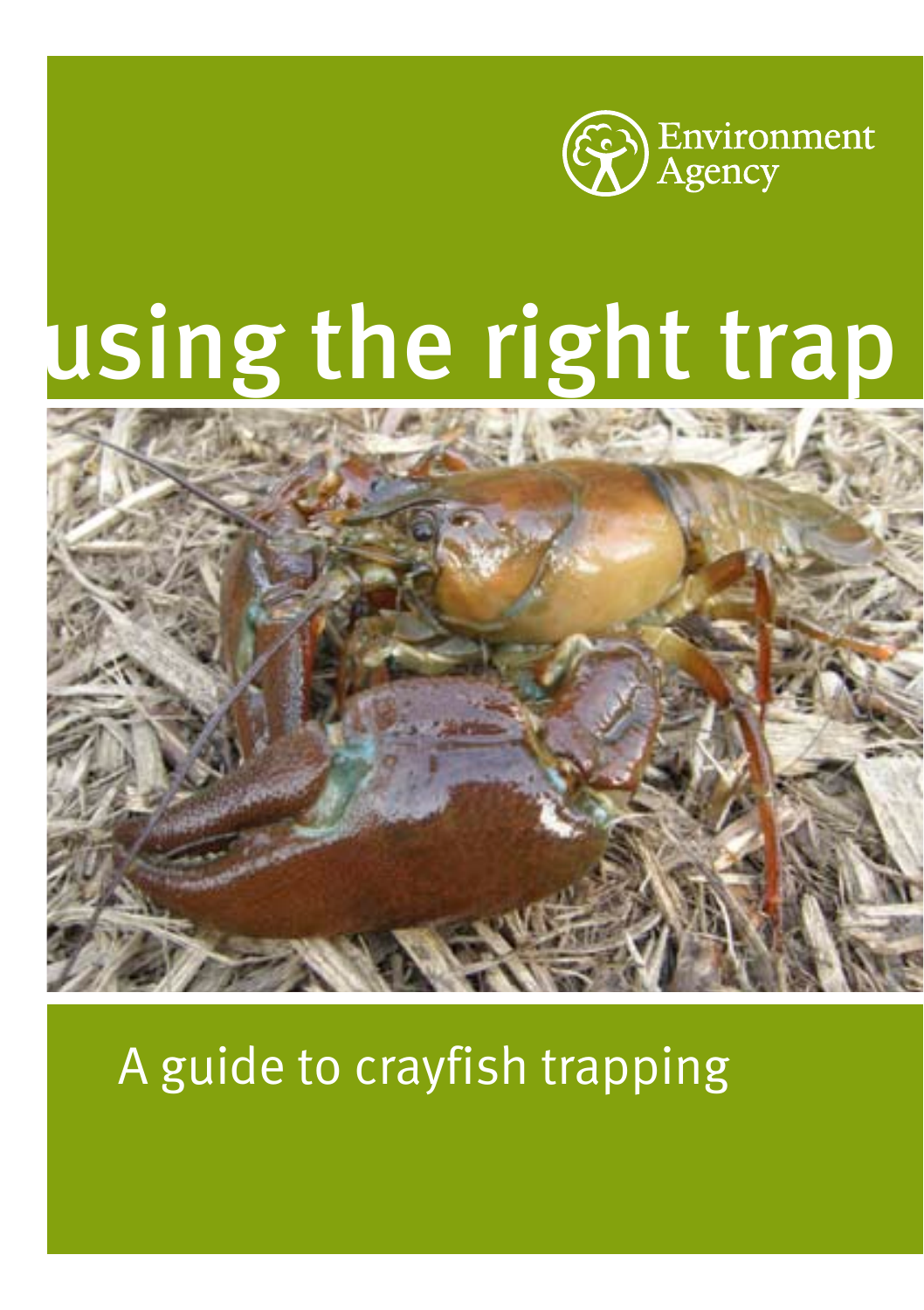We are the Environment Agency. It's our job to look after your environment and make it a better place – for you, and for future generations.

Your environment is the air you breathe, the water you drink and the ground you walk on. Working with business, Government and society as a whole, we are making your environment cleaner and healthier.

The Environment Agency. Out there, making your environment a better place.

### Published by:

Environment Agency Rio House Waterside Drive, Aztec West Almondsbury, Bristol BS32 4UD Tel: 08708 506 506 Email: enquiries@environment-agency.gov.uk www.environment-agency.gov.uk

### © Environment Agency

All rights reserved. This document may be reproduced with prior permission of the Environment Agency. GEHO0310BRVF-E-E February 2010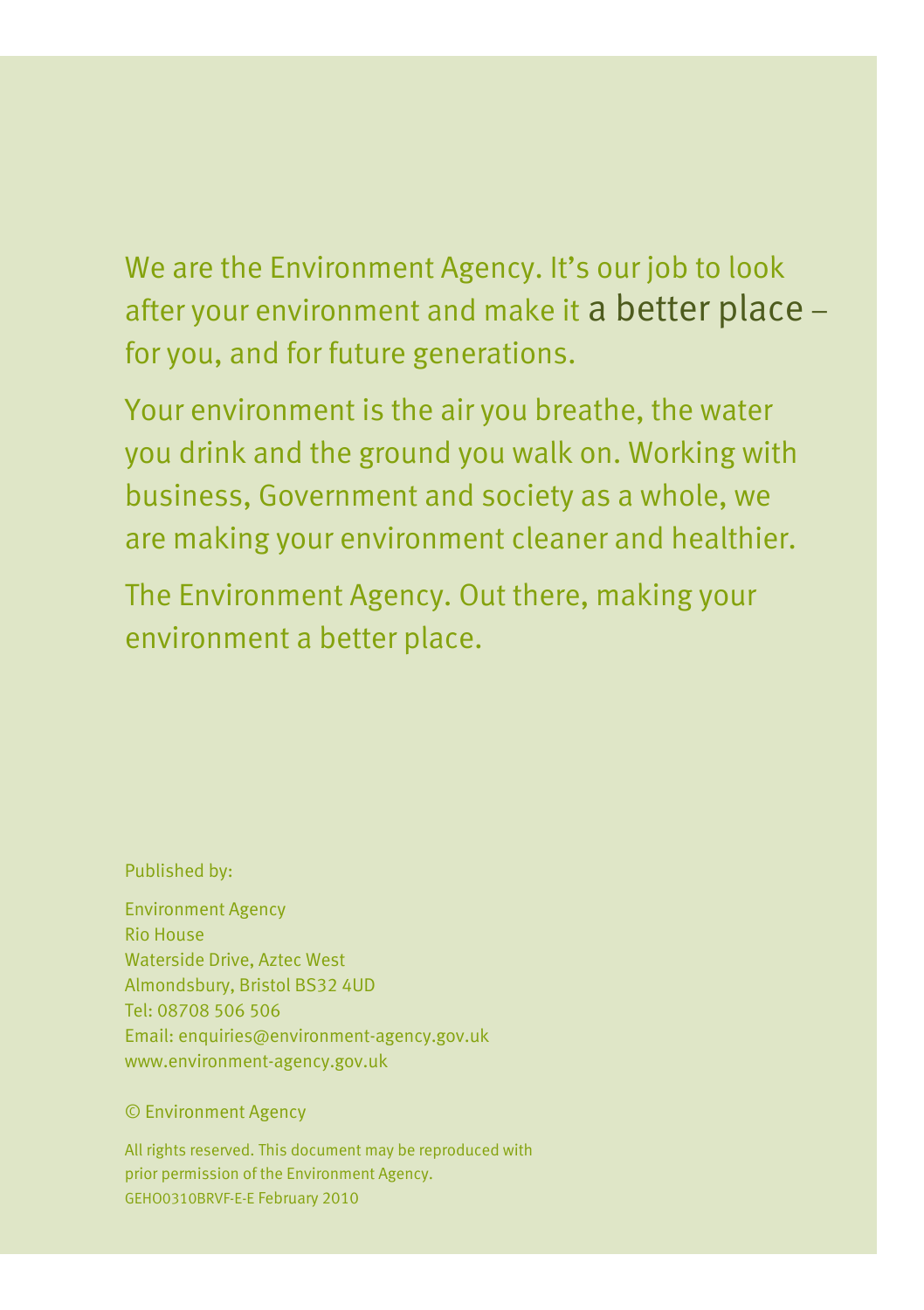# Summary

If you want to trap crayfish, it is vital that you are careful and follow the rules. Otherwise you may find yourself breaking the law.

The main points:

- Native crayfish are a protected species. They are now only found in a few parts of England and Wales. You can't trap them to eat or sell.
- You can trap non-native crayfish – but *only* if you have written consent from the Environment Agency and you use the trap identity tags that we will send you.
- You also need permission from the landowner.
- You need to make sure that your traps are the right size. If they're not, they can harm other wildlife such as otters and water voles. We refuse applications that risk harming these creatures.
- You have to tell the Environment Agency about the crayfish you trap – on a catch return form.
- Non-native signal crayfish carry crayfish plague. This is killing off our native species. If you've been trapping signal crayfish or fishing in infected waters, you

must disinfect your equipment thoroughly before you use it elsewhere.

• In some areas you also need a special licence to keep crayfish alive after trapping. See section 9 for details.

You will find most of the information you need in this pack:

- 1. How to apply for a consent to trap non-native crayfish.
- 2. Key information needed for your application.
- 3. Filling in the catch return form.
- 4. Identifying types of crayfish.
- 5. Protect water voles.
- 6. Protect otters.
- 7. Suppliers of crayfish traps.
- 8. Stop the spread of crayfish plague.
- 9. Further information.
- 10. Who to contact.

# For further general information, call the **Fish Movements Team on 01480 483968.**

For local information, phone **Environment Agency Customer Services on 08708 506 506** and ask to speak to your local Fisheries Officer.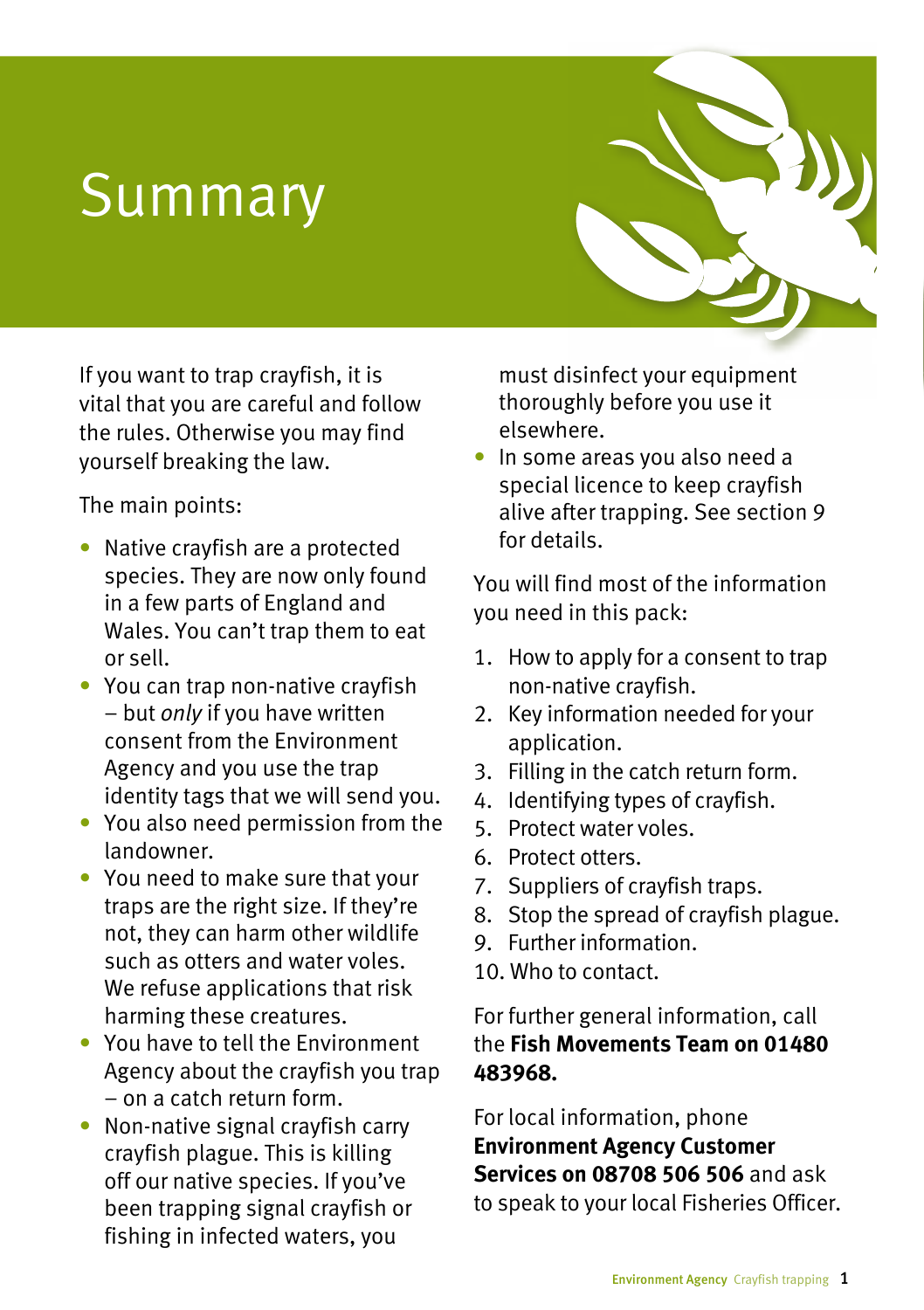# 1 How to apply for a consent to trap non-native crayfish

# **Application form**

The application form asks for some specific information about:

- vourself:
- where you are trapping:
- dates for trapping;
- the reason for trapping:
- the species you are planning to trap;
- the type and number of traps you will be using.

This information allows us to assess whether you can trap crayfish without harming the local water environment. Trapping can sometimes harm native species or threaten creatures such as water voles and otters.

If this sounds like a lot of form filling, don't worry. There is a guide to help you. We set out the key information you need in section 2.

You can apply for consent in several ways – online, by fax or post, or by emailing us a scanned copy of your completed application.

# **Online**

Go to **www.efishbusiness.co.uk** and register for econsenting. You can then:

- apply for consents:
- track the status of an application;
- view old applications;

# **By post, fax or email**

Download a form from **www.efishbusiness.co.uk/ formsandguides.** You can also ask for a form by calling the **Environment Agency Customer Services on 08708 506 506.**

Send completed forms to the Fish Movements Team:

- **By post:** Fish Movements Team Environment Agency Bromholme Lane Brampton Huntingdon Cambridgeshire PE28 4NE
- **By fax:** 01480 483955 or 01480 483026

**By email:** fmapplications@ environment-agency.gov.uk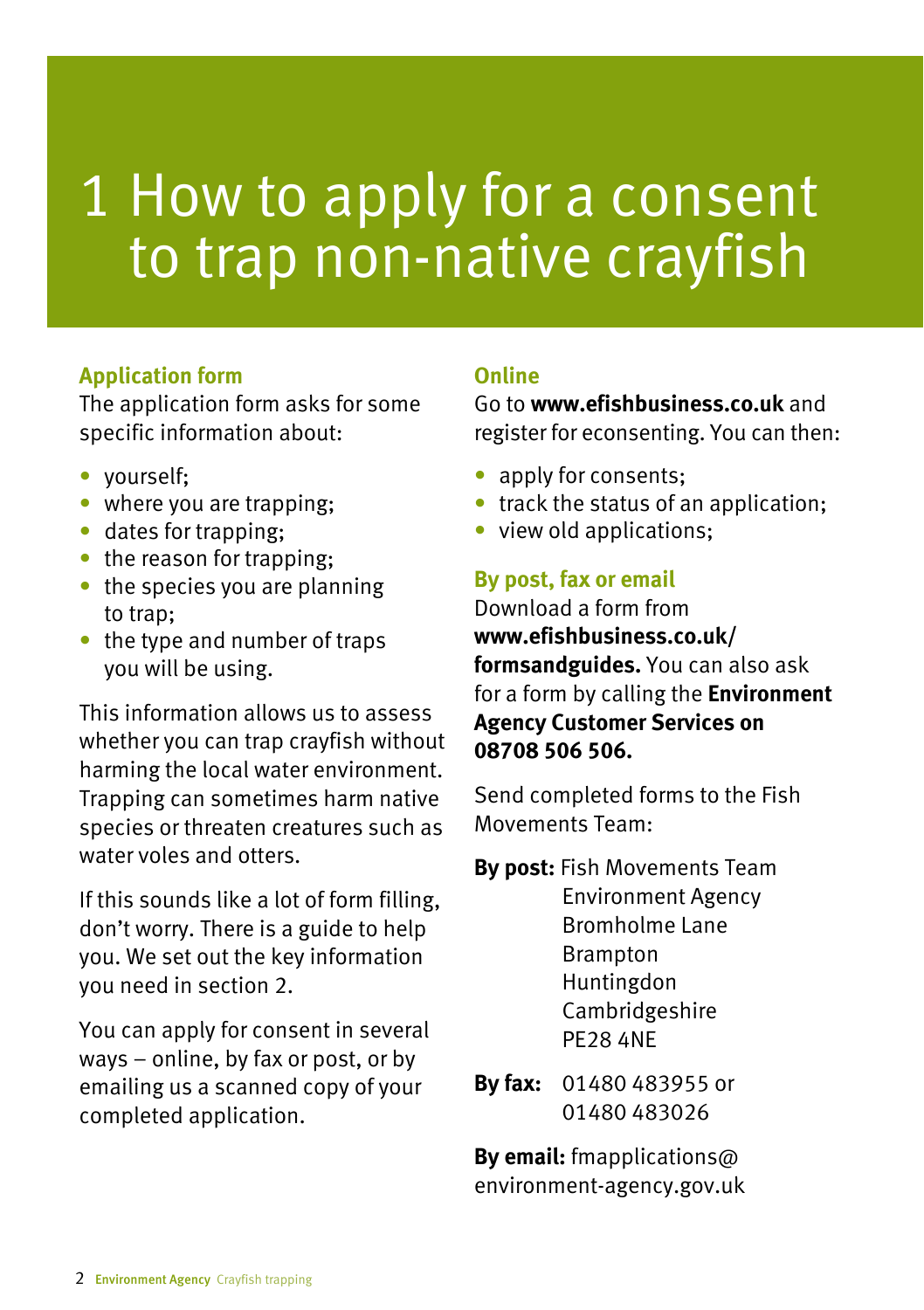

# **What you will receive**

Your local Fisheries Officer will decide whether to approve your application. If your application is approved, you will receive:

- 1. Written consent from the Environment Agency. This authorises both your trapping and the traps you are going to use.
- 2. Plastic, credit card sized identity tags for the number of traps you applied for. Make sure these are attached to your traps at all times.
- 3. A catch return form. Complete this when your consent expires and send it to the Fish Movements Team at the address above.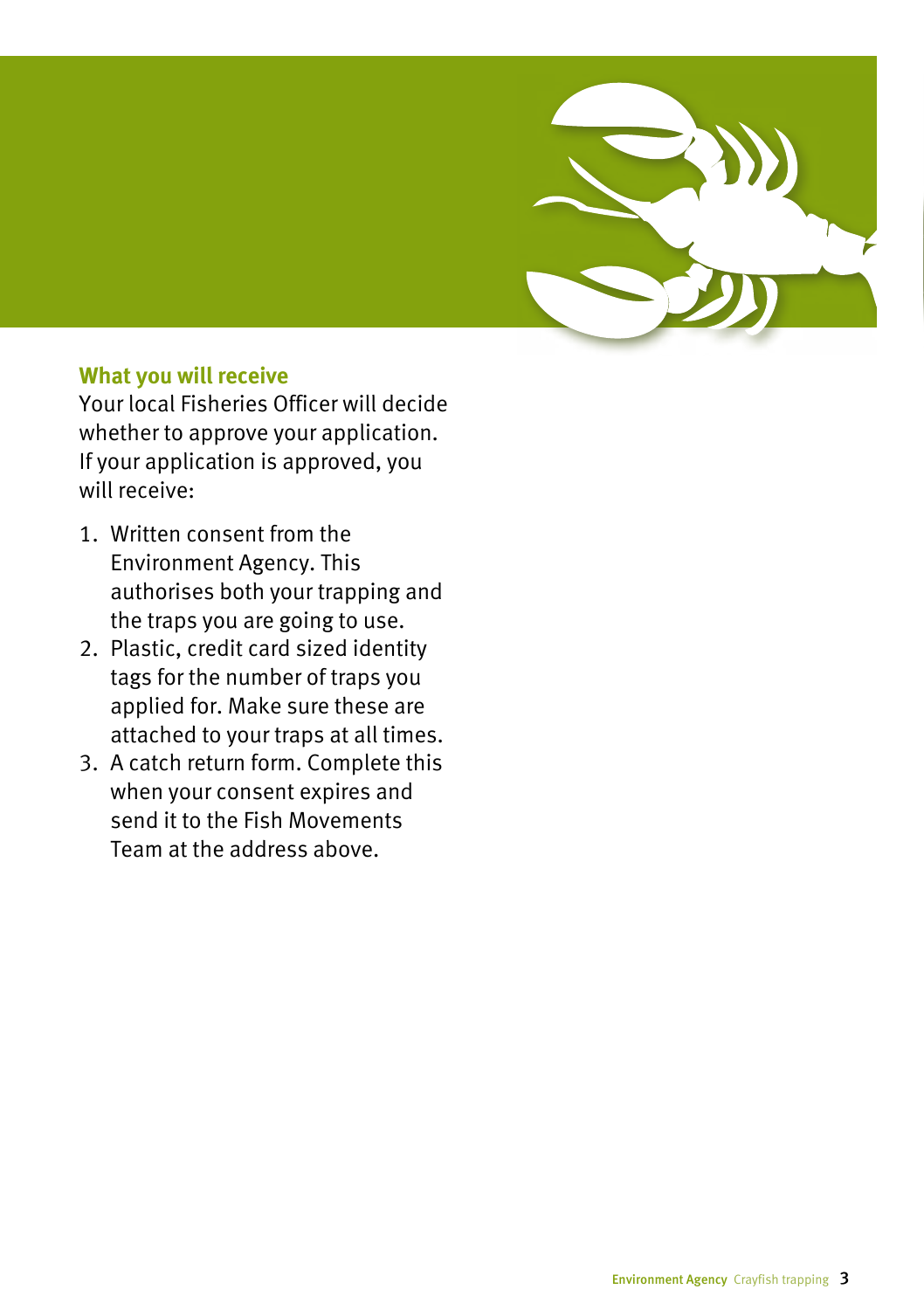# 2 Key information needed for your application

# **Personal details**

As the applicant you will need to give your name and contact details.

# **Who owns the water where you plan to trap?**

You must make sure that you have the owner's permission before you trap. Consent from us does not give you permission to go onto someone's land.

# **Will you be using a contractor?**

If you are going to use a contractor to trap the crayfish we will need their details too.

# **About the water**

We will need to know exactly where you will be trapping crayfish. If you can, please give us the national grid reference. If you are trapping along a river, give the upstream and downstream points.

Finding the national grid reference: you can get this from the Ordnance Survey at **www.ordnancesurvey. co.uk/oswebsite**

Once on their site, simply enter the postcode or place name into search bar under 'view maps online'. A map will appear of the area you want. Underneath the map you will find the grid reference in the following format: TL 123 456.

If you can't find the national grid reference, you can attach a map. This should be clearly annotated to show the location of the water where you want to trap crayfish.

# **About the task you want to carry out**

You must tell us when you plan to trap crayfish. This could be anything from one day up to a 12-month period.

**Using a trap:** You need to tell us how many traps you are planning to use and confirm that they comply with the crayfish byelaws. It's sensible to get permission from the Environment Agency *before* you buy your trap. See section 6 for more information.

You will need to say why you are planning to trap crayfish. Is it to eat yourself or to sell? Or are you doing a scientific survey?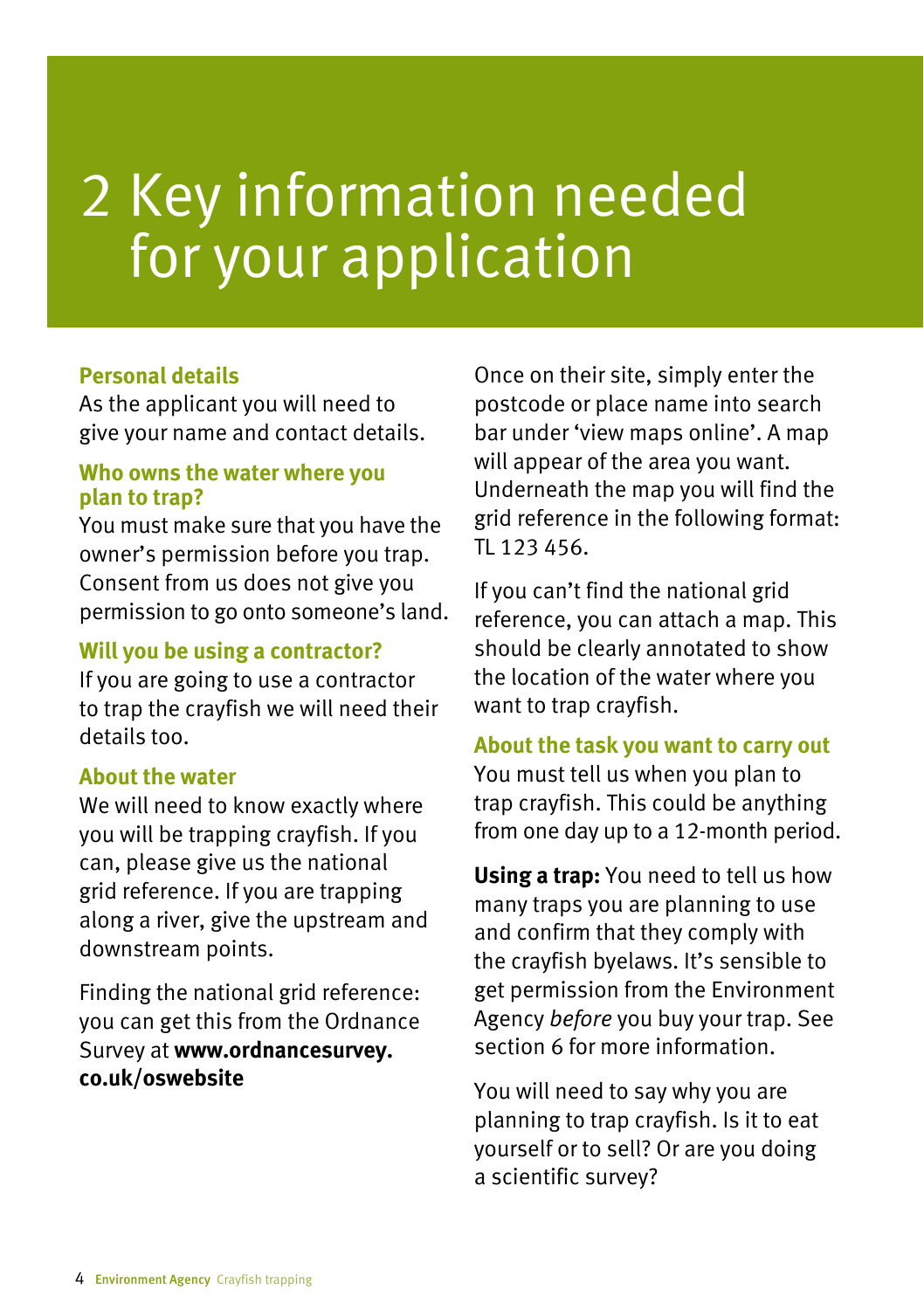

# **Survey or removal?**

If you are doing a survey on native crayfish they must be returned to the water where they came from.

Remember that non-native crayfish must never be returned to the water.

If you're not sure which type of crayfish lives in your area, please call us. Phone **Environment Agency Customer Services on 08708 506 506** and ask to speak to your local Fisheries Officer.

You don't need to give any further details at this stage.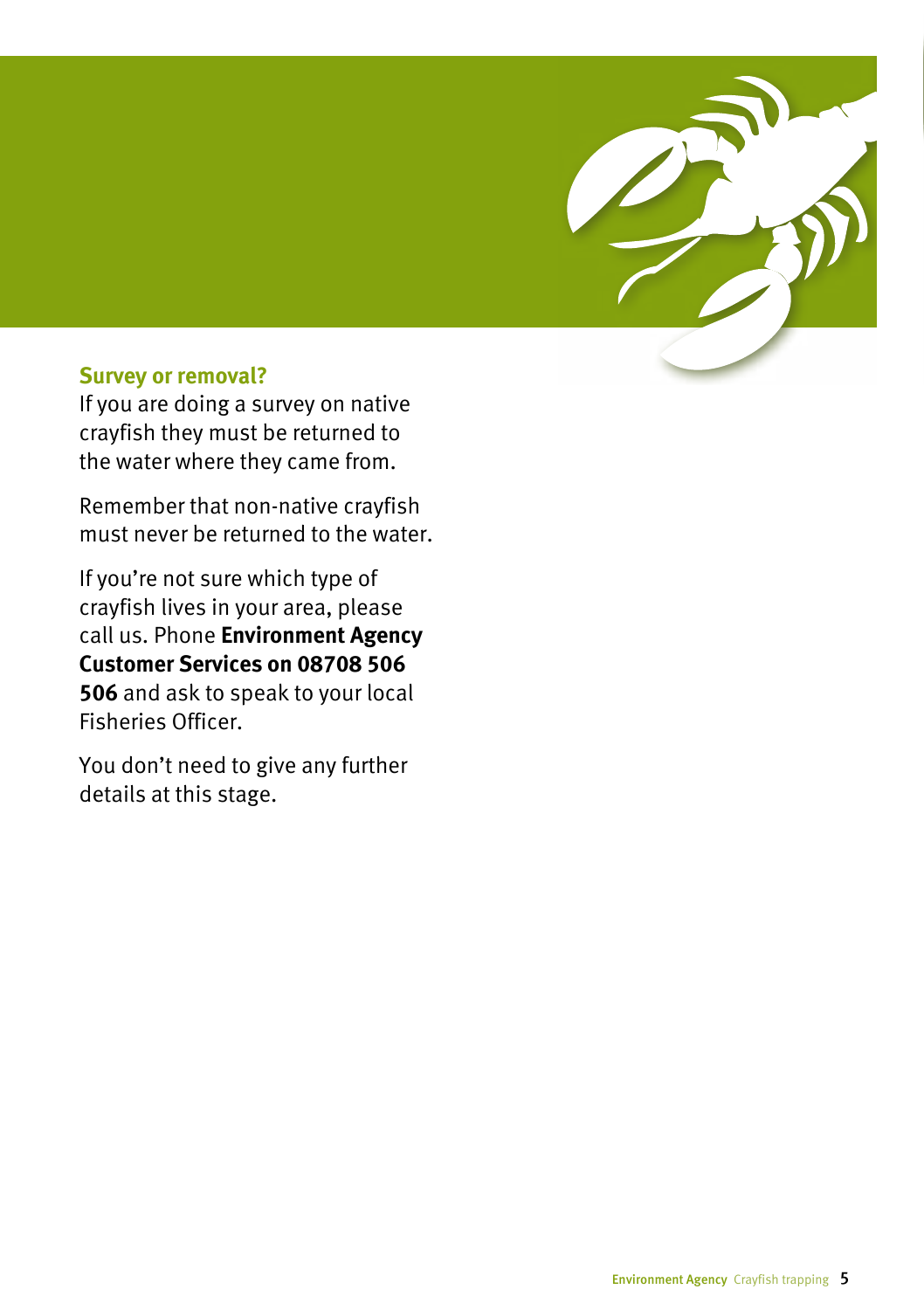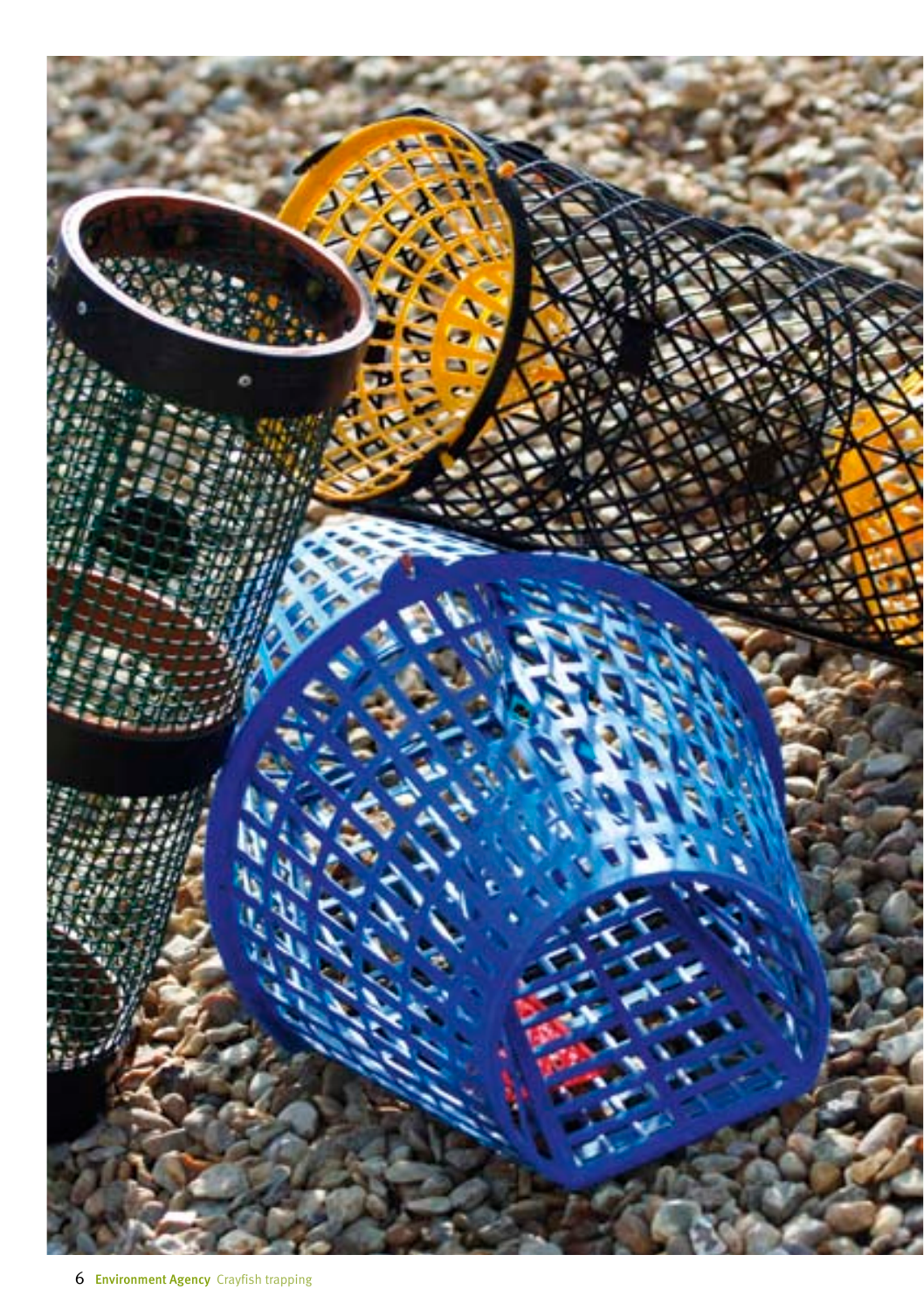# 3 Filling in the catch return form

If your local fisheries officer approves your application, you will receive:

- tags to attach to your trap;
- a written consent letter setting out where and when you can trap;
- a catch return form.

On the catch return form you must keep a record of the exact numbers of crayfish that you catch and where you caught them. At the end of the period covered by your consent, post the form back to the Fish Movements Team at the address as follows:

Fish Movements Team Environment Agency Bromholme Lane Brampton Huntingdon Cambridgeshire PE28 4NE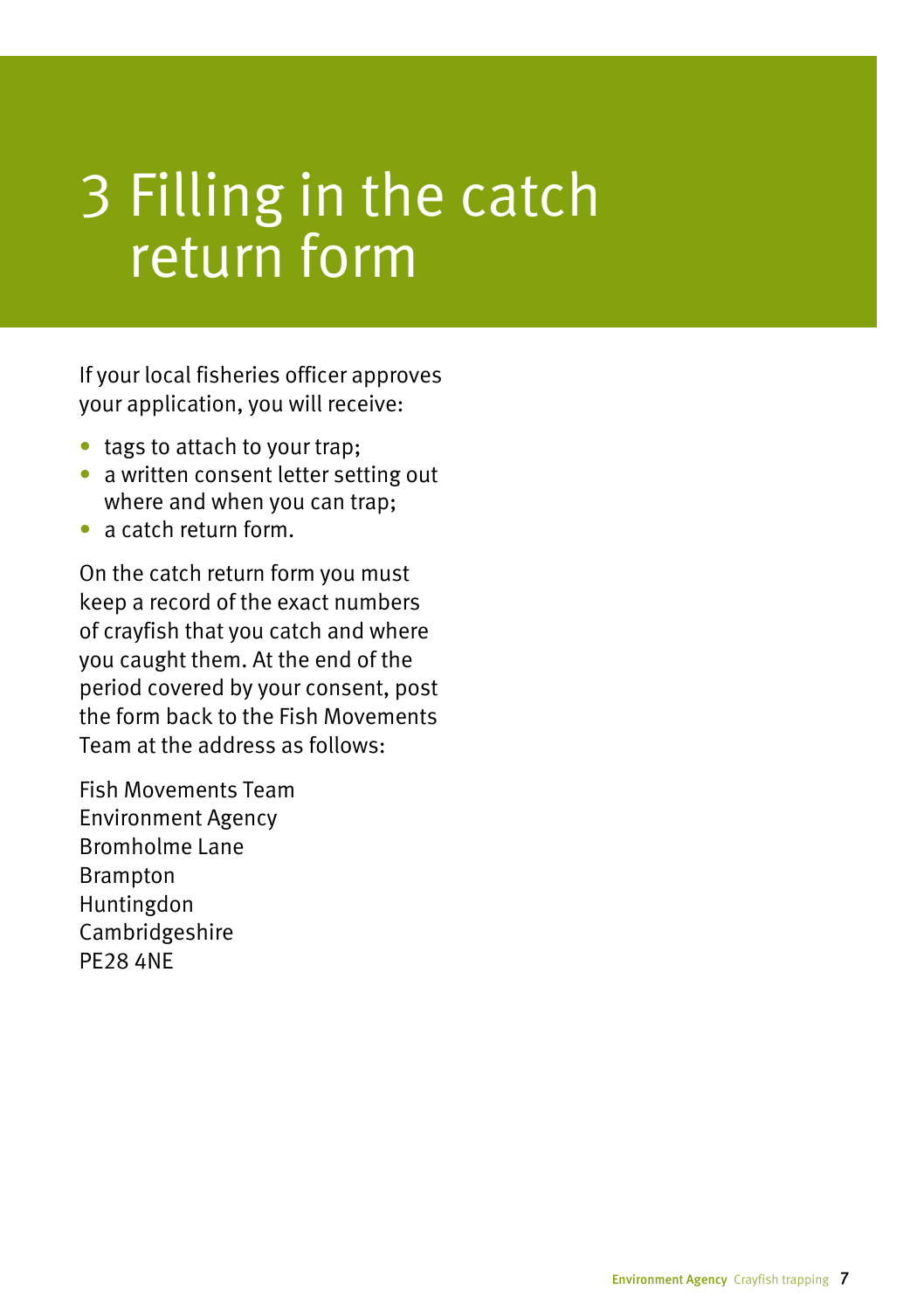# 4 Identifying types of crayfish

There are six non-native species of crayfish in England and Wales. The most common species – and the one that causes the biggest problem – is the signal crayfish.

The signal crayfish was introduced from North America in the 1970s and sold to farmers looking to diversify into new markets. Crayfish escaped from these farms and established populations in our rivers and lakes. In addition, many new populations have been established due to translocations.

Under the Wildlife and Countryside Act it is illegal to introduce non-native species without permission of Natural England. All non-native crayfish caught must be humanely destroyed.

All North American species are capable of carrying crayfish plague to which European crayfish are highly susceptible.

This section explains how to tell the different species apart.

Photos and identification text provided by David Holdich.

# **Native (European)**

### **White-clawed crayfish**

**Length:** Adults usually less than 10 cm (excluding claws) but can be up 12 cm.

**Body:** Usually brown or olive brown in colour. Smooth but pitted. Two pairs of ridges behind eye sockets; however, second pair may or may not be visible. Has row of sharp spines behind sides of cervical groove. Rostrum (extending point on top of head) triangular with very short apex.

**Claws:** Top side rough, underside dirty white to pink.

**Habits/habitats:** Relatively docile. Lives in streams, rivers, canals, reservoirs, water-filled quarries. Capable of burrowing.

**Distribution:** Found central/northern England and eastern Wales.

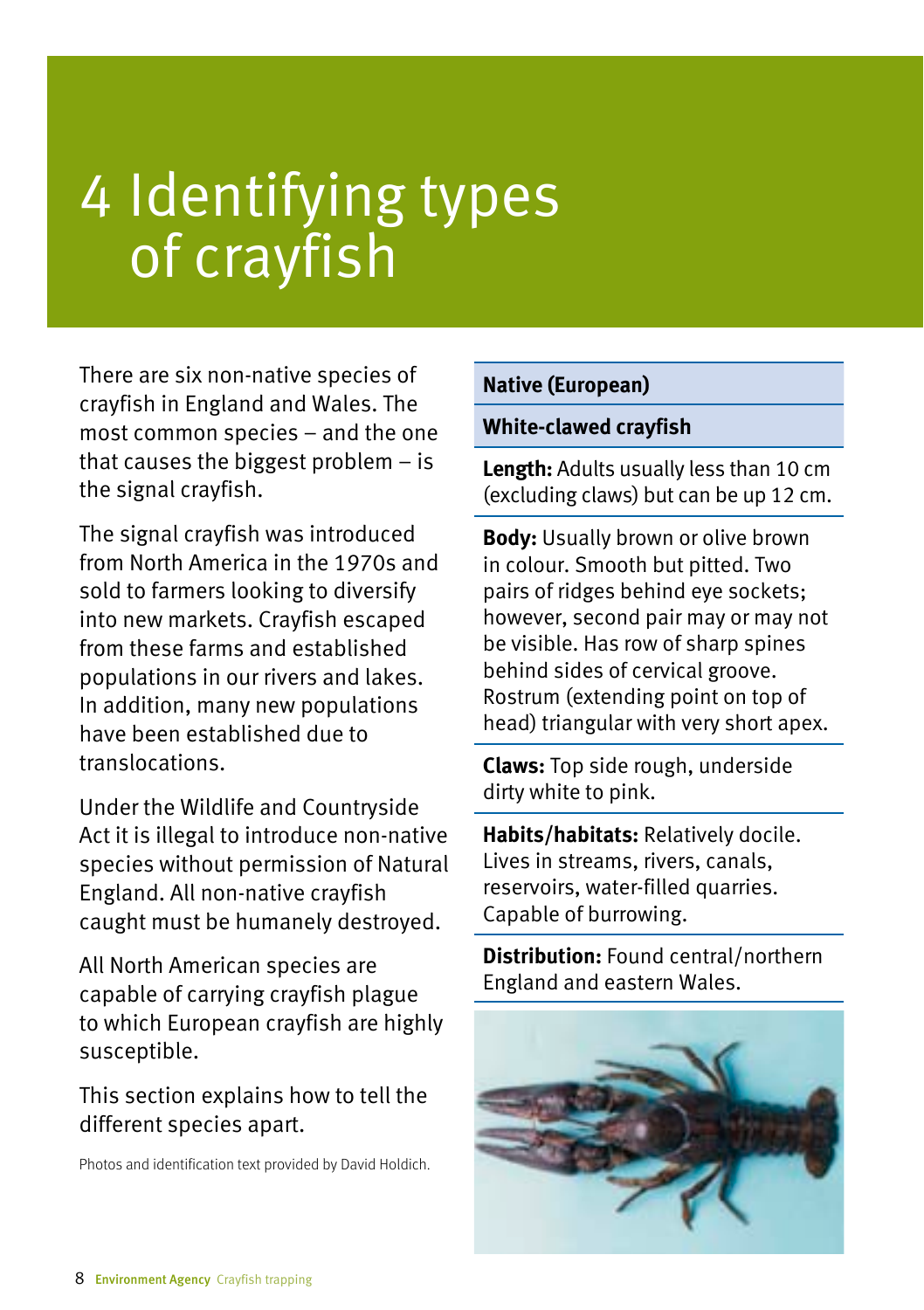

### **Non-native (North American)**

### **Signal crayfish**

**Length:** Adults usually about 15 cm, but can be up to 30 cm.

**Body:** Generally bluish-brown to reddish brown. Smooth all over. Two pairs of ridges behind eye sockets. Spines absent from behind cervical groove. Rostrum well developed with parallel sides and with long apex.

**Claws:** Smooth on both sides, underside bright red in colour.

**Habits/habitats:** Aggressive. Invasive. Lives in streams, rivers, canals, reservoirs, water-filled gravel pits. Burrows extensively.

**Distribution:** Found across England, especially in the south, and Wales (also present in Scotland).



### **Non-native (Eastern Europe)**

### **Turkish, narrow-clawed crayfish**

**Length:** Usually 15 cm, can be up to 30 cm.

**Body:** Pale yellow to pale green in colour. Sides of carapace very rough. Two pairs of ridges behind eye sockets. Rostrum well developed with parallel sides and long apex.

**Claws:** Long and narrow, upper surface rough, underside same colour as body.

**Habits/habitats:** Relatively docile. Invasive. Prefers still waters as in lakes and canals, occasionally found in rivers.

**Distribution:** Mainly found in southeast England and the Midlands.

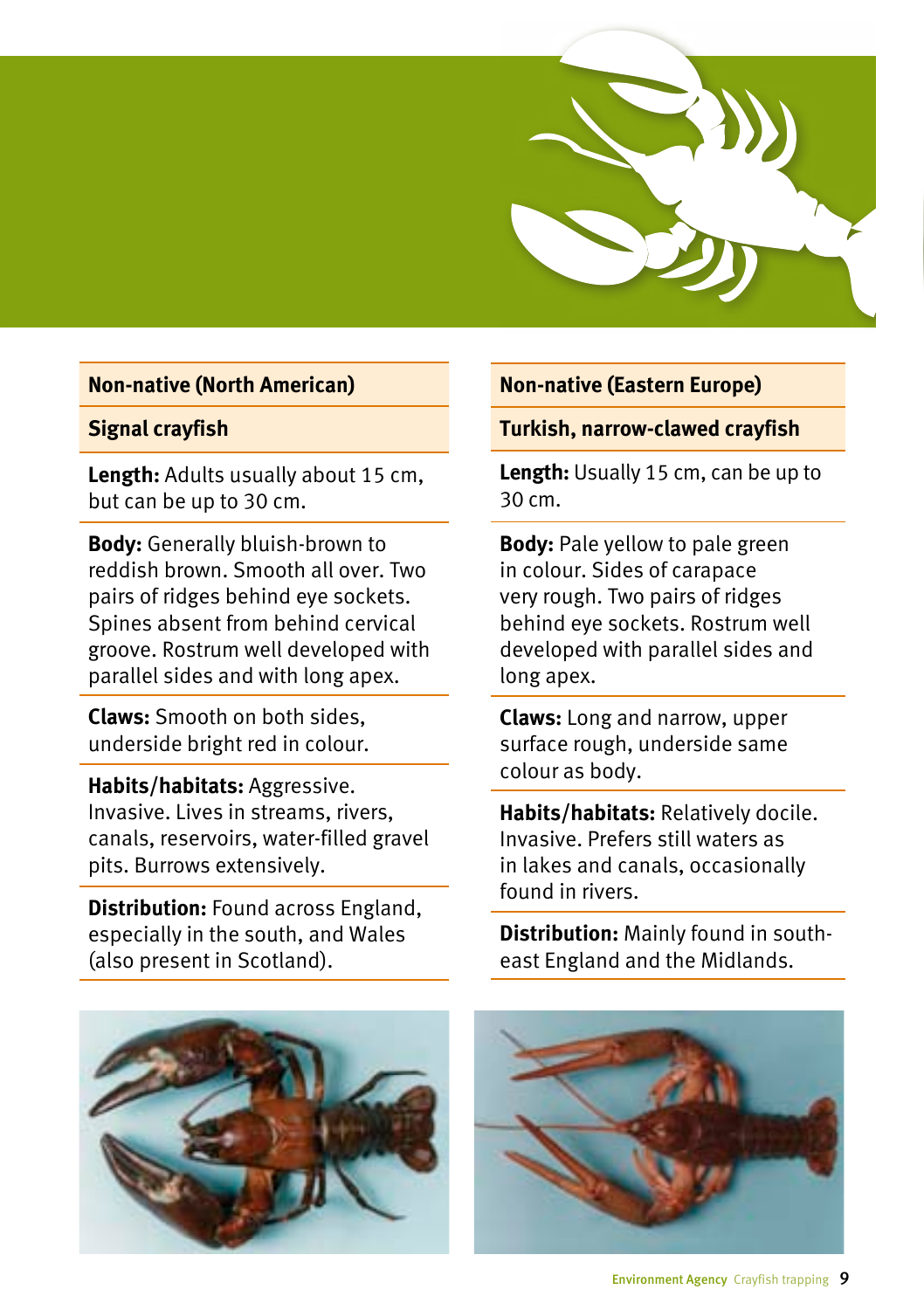### **Non-native (European)**

### **Noble crayfish**

**Length:** Adults up to 15 cm.

**Body:** Generally brown. Smooth. Has row of spines on carapace behind sides of cervical groove. Two pairs of ridges behind eye sockets. Rostrum well developed with parallel sides and long, saw-toothed apex.

**Claws:** Top side is rough. Underside is dull red.

**Habits/habitats:** Relatively docile. Lives in streams, rivers, lakes and reservoirs. Capable of burrowing.

**Distribution:** Reservoir and streams in south-western England.

### **Non-native (North American)**

### **Red swamp crayfish**

**Length:** Adults usually 10 cm, can be up to 15 cm.

**Body:** Generally red to reddish brown all over. Many colour varieties. Carapace rough. One pair of ridges behind eye sockets. Rostrum triangular with relatively short apex.

**Claws:** Red all over with spiny top surface.

**Habits/habitats:** Aggressive. Invasive. Prefers still waters such as lakes and canals, but can live in all sorts of waters. Capable of burrowing.

**Distribution:** A number of sites in southern England.



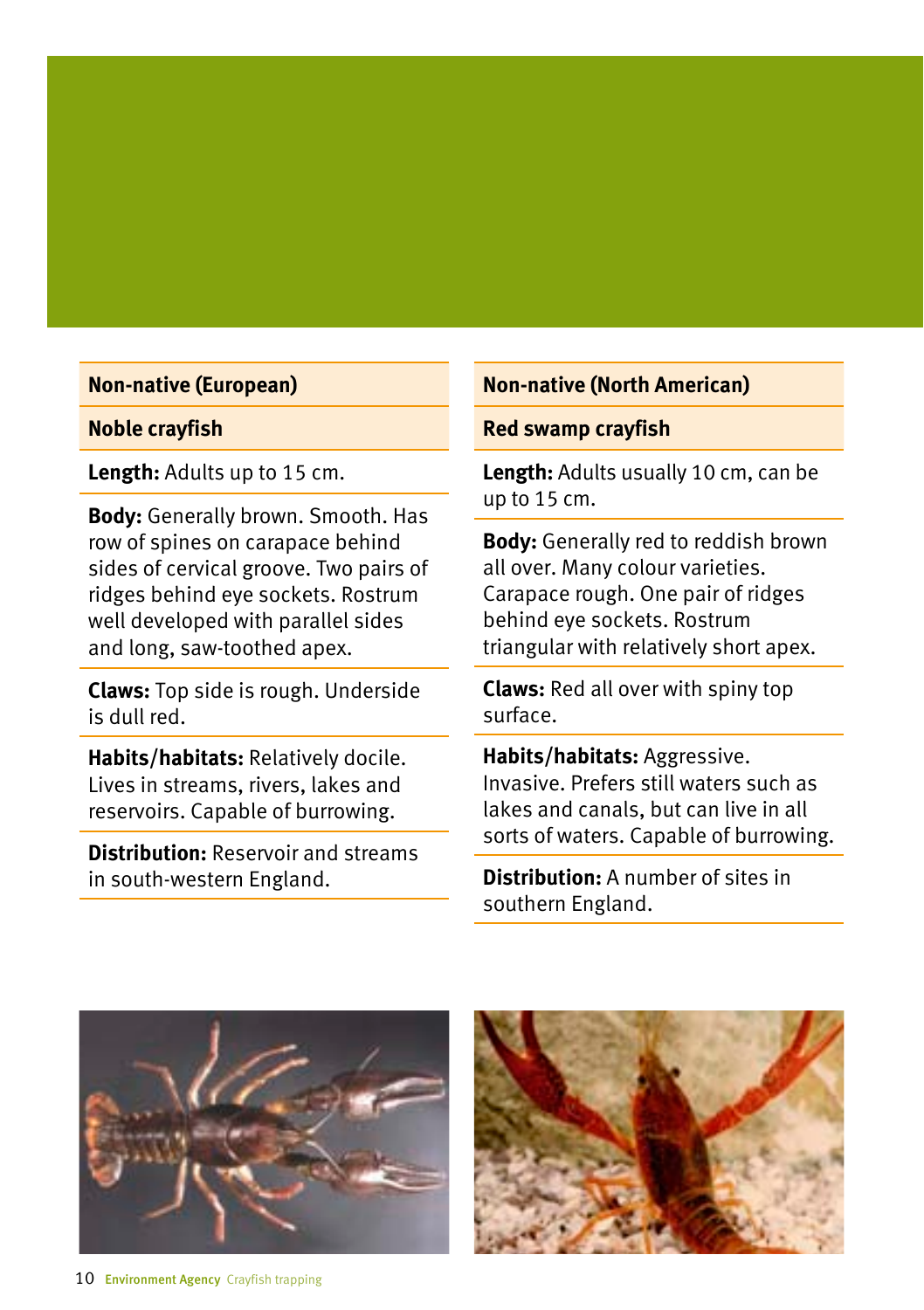

# **Non-native (North American)**

**Spiny-cheeked crayfish**

**Length:** Adults 12 cm or larger.

**Body:** Pale brown (can be black in silty lakes) with brown stripes across top of tail. Prominent spines on sides in front of cervical groove. Single pair of ridges behind eye sockets. Rostrum well developed with parallel sides and long apex.

**Claws:** Pitted and smooth to touch.

**Habits/habitats:** Relatively aggressive. Invasive. Lives in rivers, lakes and water-filled gravel pits. Capable of burrowing.

**Distribution:** Two locations in the Midlands and one in eastern England.

# **Non-native (North American)**

### **Virile crayfish**

**Length:** Adults 12 cm or larger.

**Body:** Brown. Single pair of ridges behind eye sockets. Rostrum short and broad.

**Claws:** Broad and flattened, bordered by pale-coloured tubercles, underside pale.

**Habits/habitats:** Relatively aggressive. Invasive. Lives in canals, rivers and lakes.

**Distribution:** River Lee catchment in North London.



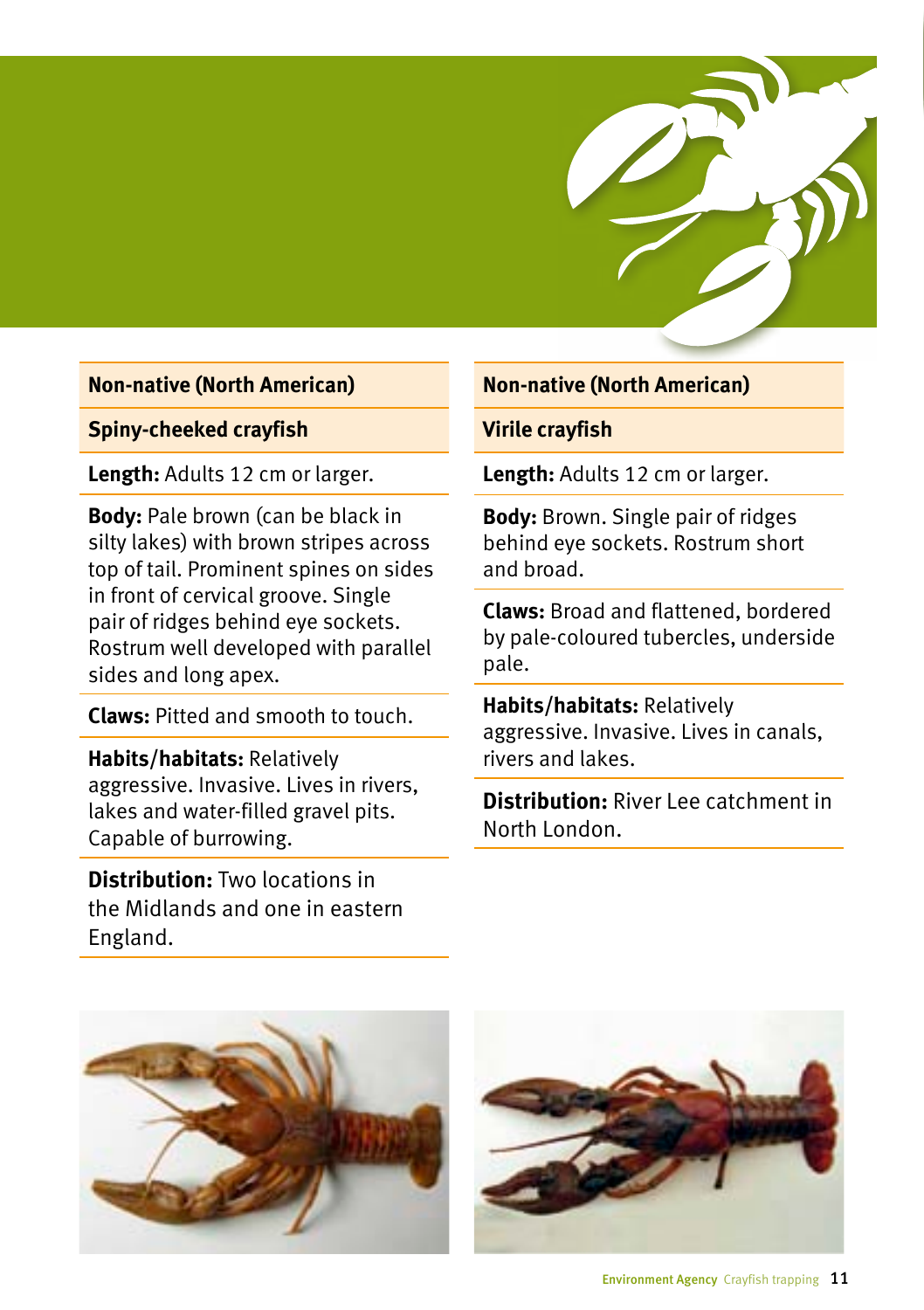Water voles are on the increase so there are even more reasons to trap responsibly.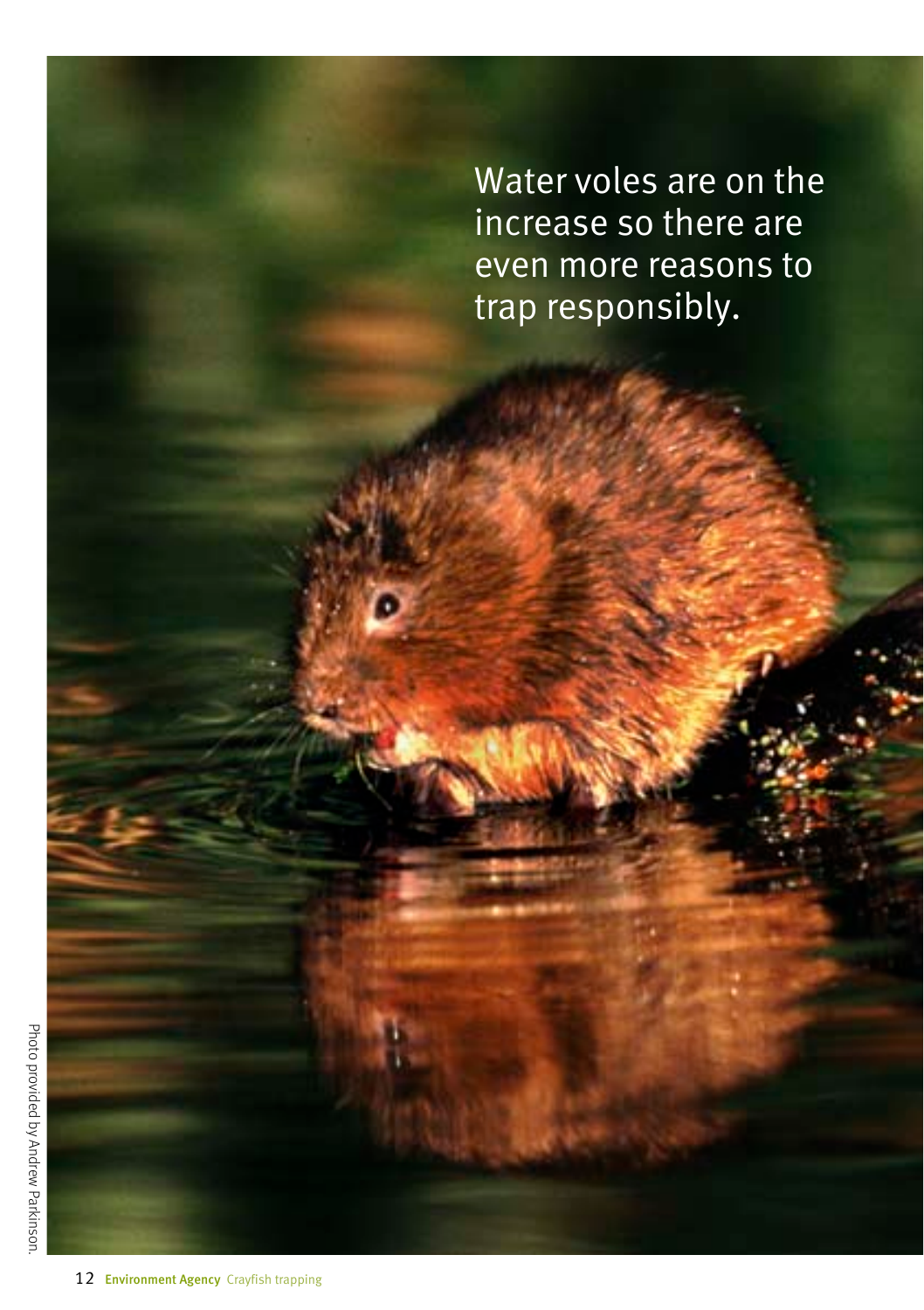# 5 Protect water voles

If there are water voles nearby, we may refuse your application to trap crayfish. This is because trapping can put these protected animals in danger.

# You are breaking the law if you:

- use illegal traps;
- recklessly allow water voles to drown in crayfish traps;
- place traps in the entrances to water vole tunnels.

There are strict rules for the design and size of crayfish traps. See section 6 for more information.

Sites with lots of water voles are unlikely to have many crayfish – they prefer different habitats. But if there are water voles where you want to trap, we may ask you to use baited drop nets. These are open traps which are safe for water voles, unlike the more traditional, funnelled, closed traps.

# Remember:

- Do not put traps near water vole burrows. Your local Fisheries Officer can tell you what these burrows look like.
- You must not block a water vole burrow with a crayfish trap.
- If it is safe to do so, position your traps away from the banks. Traps in the middle of a stream or watercourse are less likely to catch voles.
- If you do accidentally catch a water vole, stop trapping immediately and let your local Fisheries Officer know.
- You can modify your trap by cutting escape holes into the roof. Holes that are 6–8 cm across will be sufficient.

# For general advice call the **Fish Movements Team on 01480 483968.**

For local advice, please phone **Environment Agency Customer Services on 08708 506 506** and ask to speak to your local Fisheries Officer.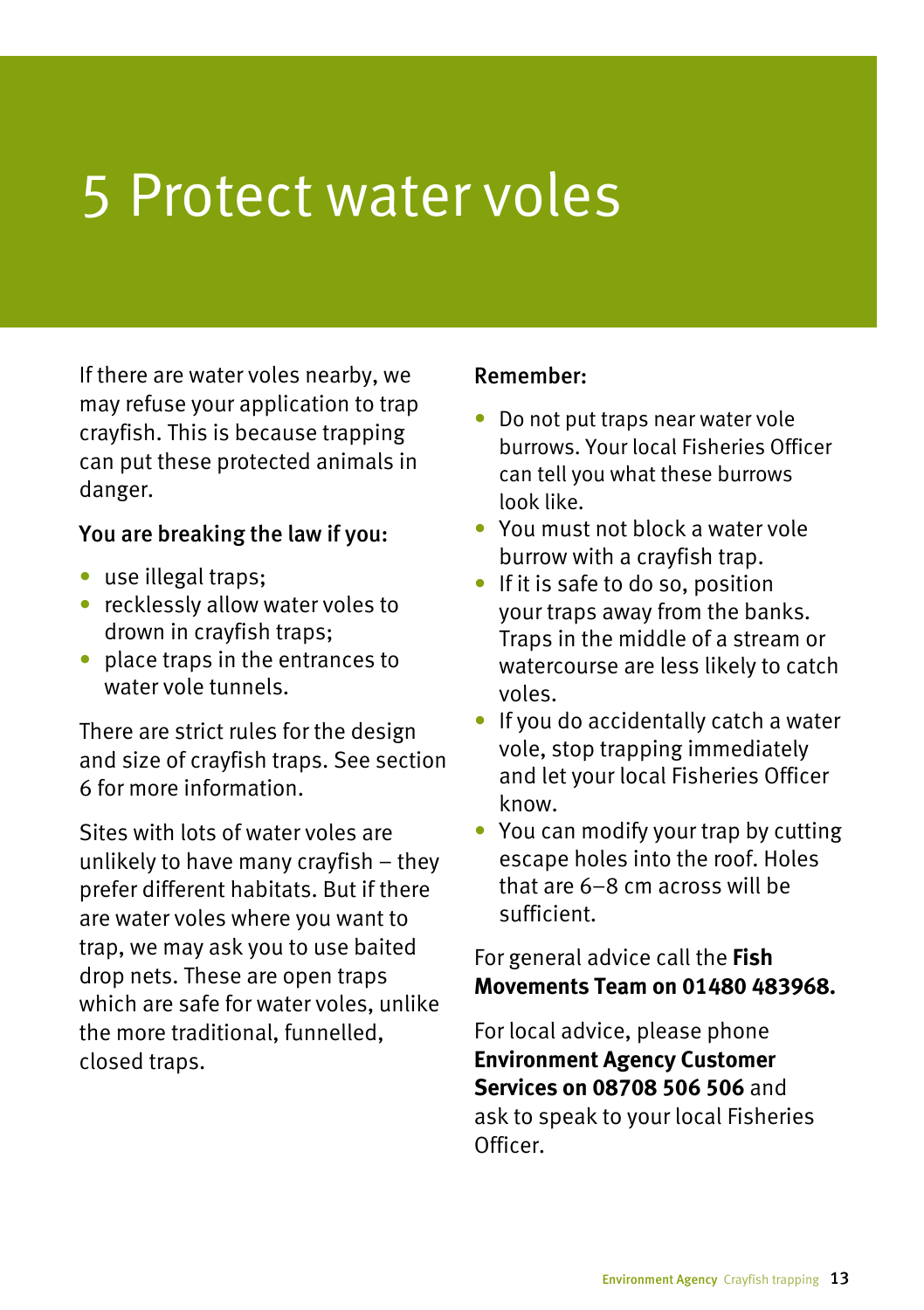Otters are protected. Killing them is illegal. You could face a £5,000 fine or up to six months in prison.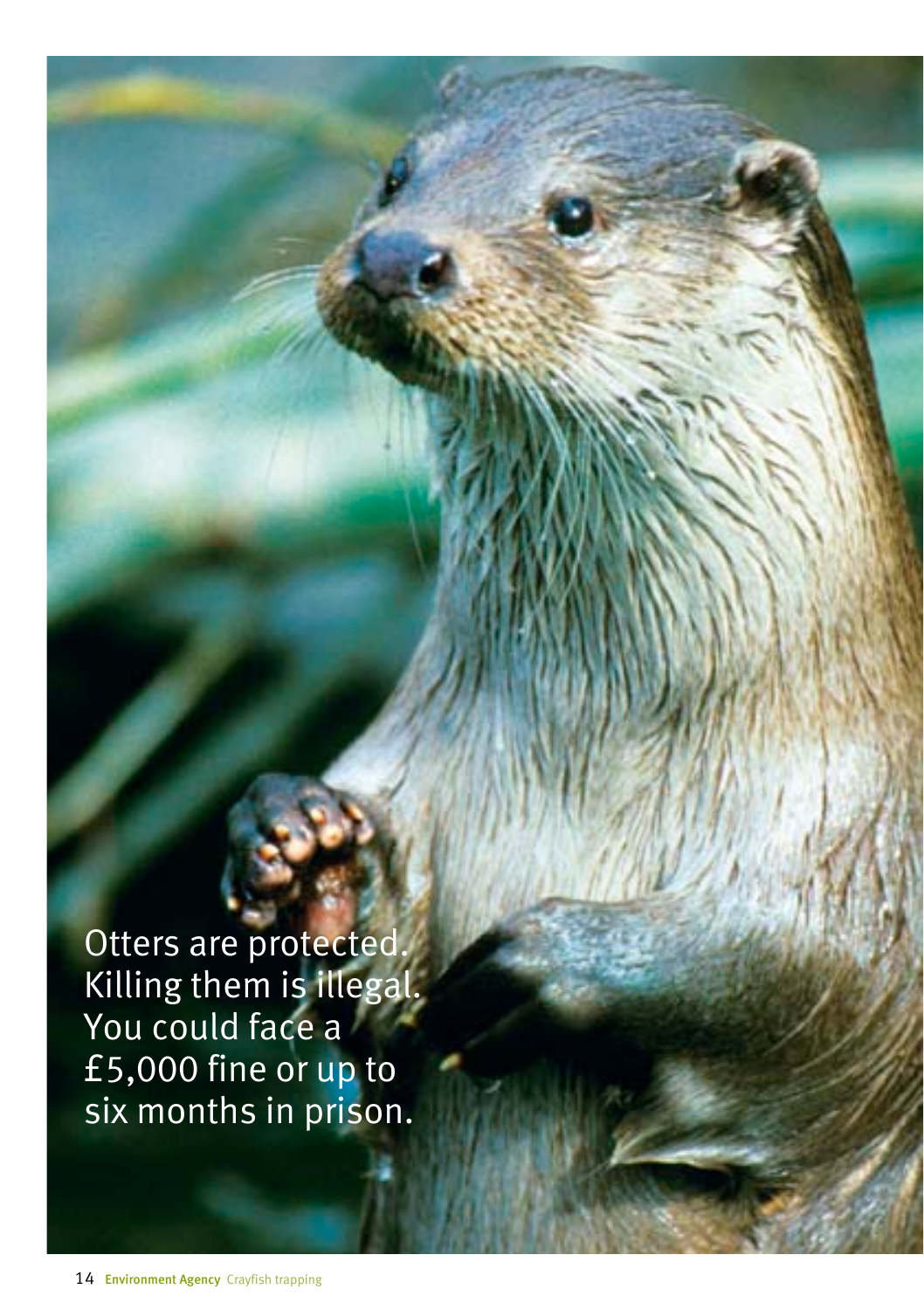# 6 Protect otters

As you need our written consent to use a crayfish trap, it's sensible to get permission from the Environment Agency *before* you buy.

Make sure that the trap you buy is legal for crayfish trapping. There are strict rules about the size and design. This is to protect other wildlife such as otters:

- The entrance to the trap must be no more than 9.5 cm across.
- If the entrance is more than 9.5 cm across, there must be an otter guard or restriction on the funnel leading into the trap.
- The holes in the mesh must not be more than 3 cm across.
- The trap itself must not be more than 60 cm long or 35 cm wide.

Below are three ways to make an otter guard to ensure the entrance to your trap is legal:

- 1. One made from tightly stretched flexible netting. When wet, the mesh size must not be more than 7.5 cm from knot to knot. Each hole must not be more than 30 cm around the edge.
- 2. A rigid square grille with bars that are no more than 8.5 cm apart.
- 3. A rigid ring guard fitted to the funnel leading into the entrance of the trap. The distance across the inside must not be more than 9.5 cm.



This is an illegal trap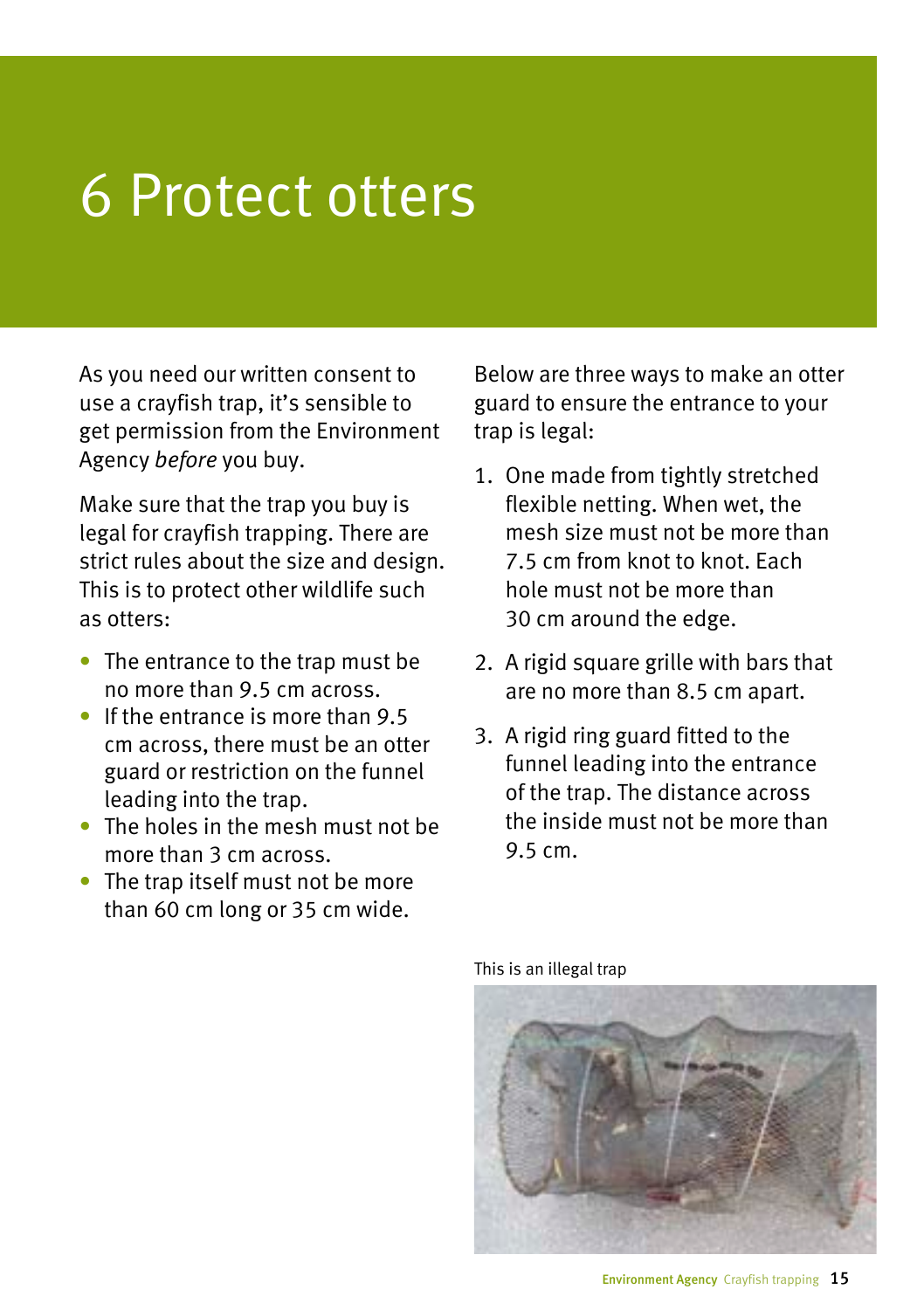

If you want to use a trap that does not comply with these rules, you will need written permission from the Environment Agency. Phone **Environment Agency Customer Services on 08708 506 506** and ask to speak to your local Fisheries Officer.

We refuse many applications because of the risks to otters and water voles. These are protected species. Don't break the law.

**Please note: The owners of fish farms, and their employees, do not need our written consent to use crayfish traps on their fish farms. However all traps have to comply with these rules.**

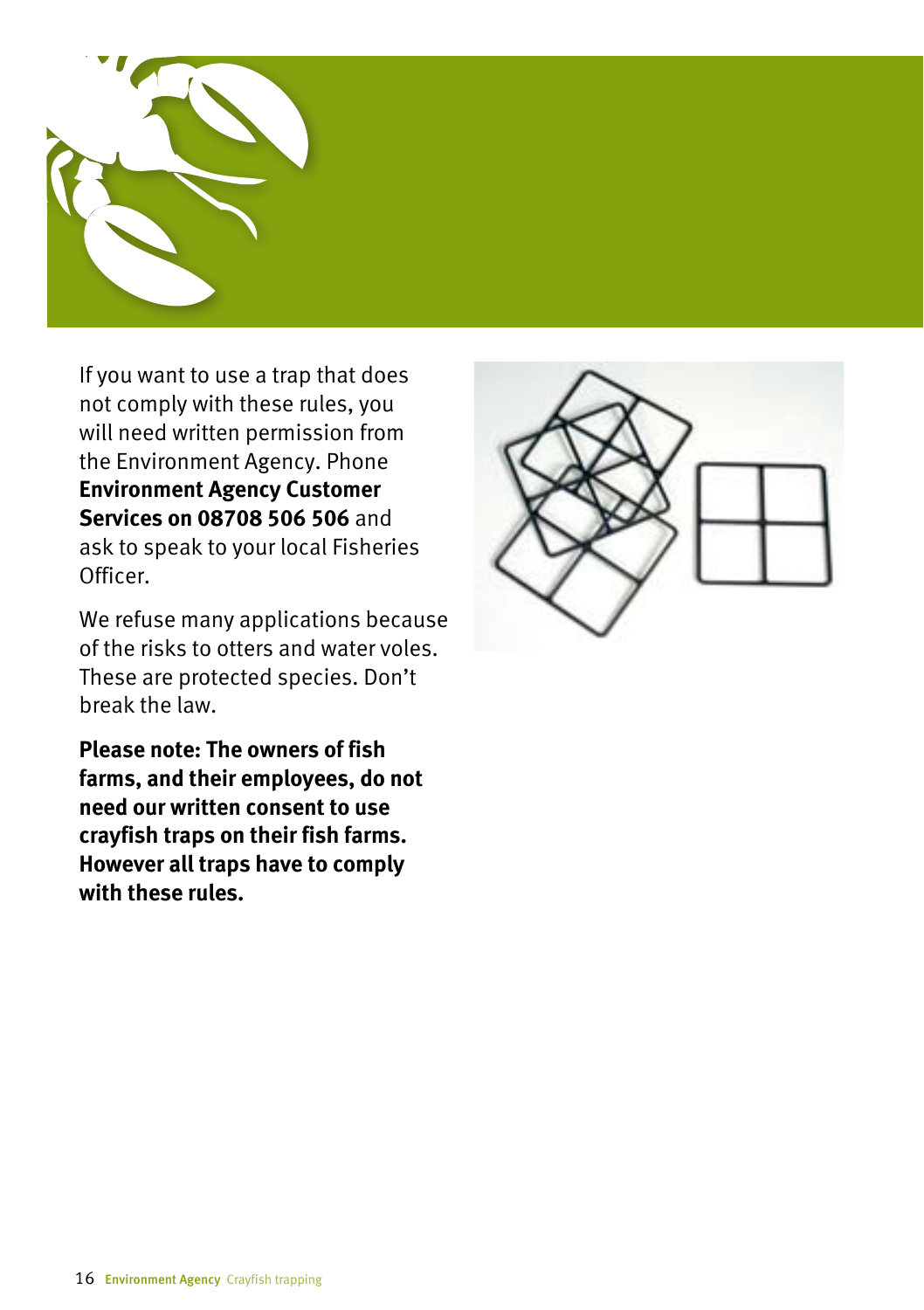# 7 Suppliers of crayfish traps

We have listed some suppliers. for information only. We are not recommending the persons and companies listed, or their products and services. There are many other suppliers.

www.solwayfeeders.com

www.alanaecology.com

www.sharnbrooktackle.com

www.trapman.co.uk

www.fishkit.co.uk

www.framlinghamfisheries.co.uk

www.albionmanufacturing.com

www.crayfishremovaloxon.co.uk

www.coastalnets.co.uk

www.collinsnets.co.uk

paulnewmansfm@aol.com

Moore and Moore Carp 01189 882844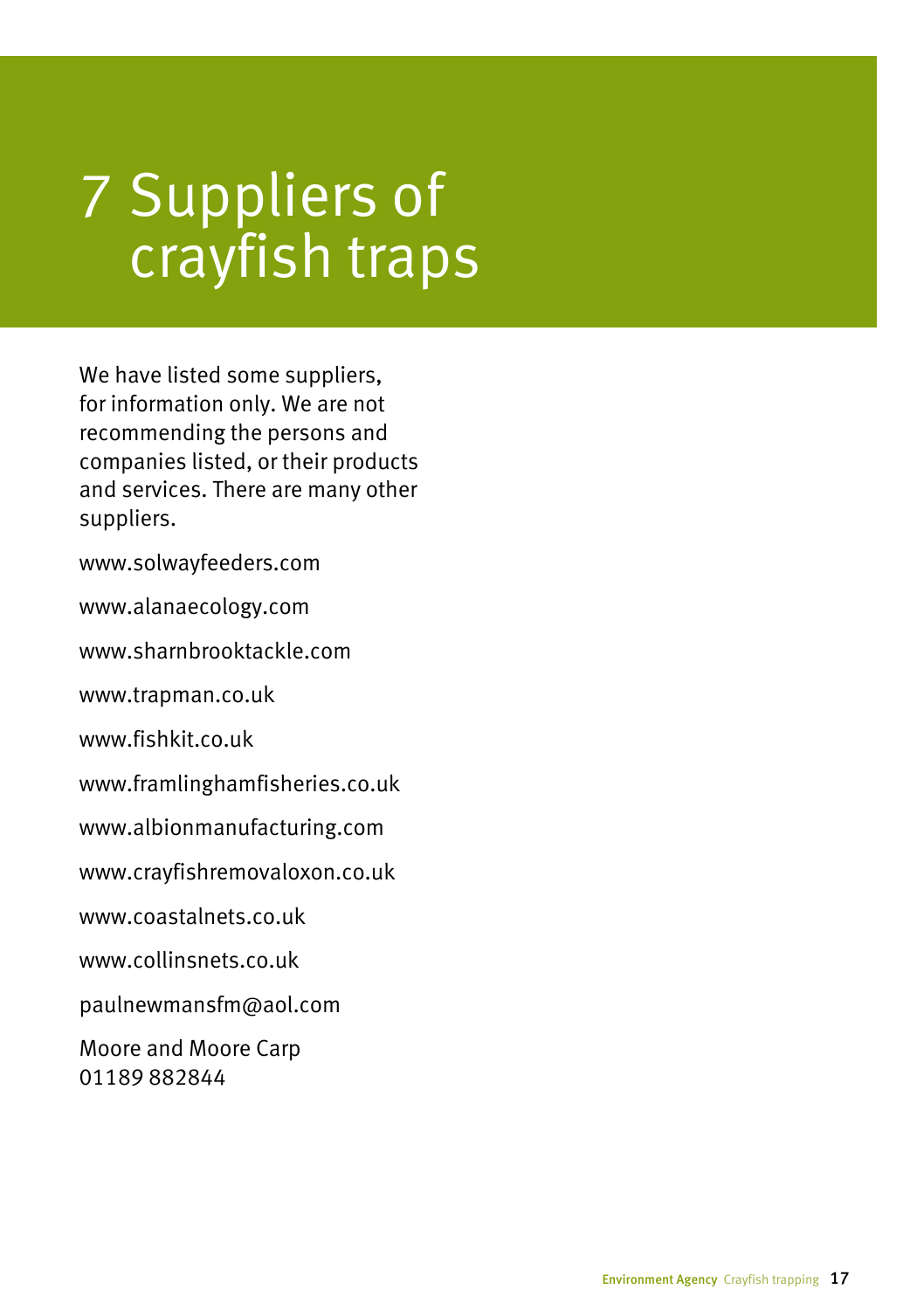The best method of disinfecting your traps – and it's FREE – is sun drying.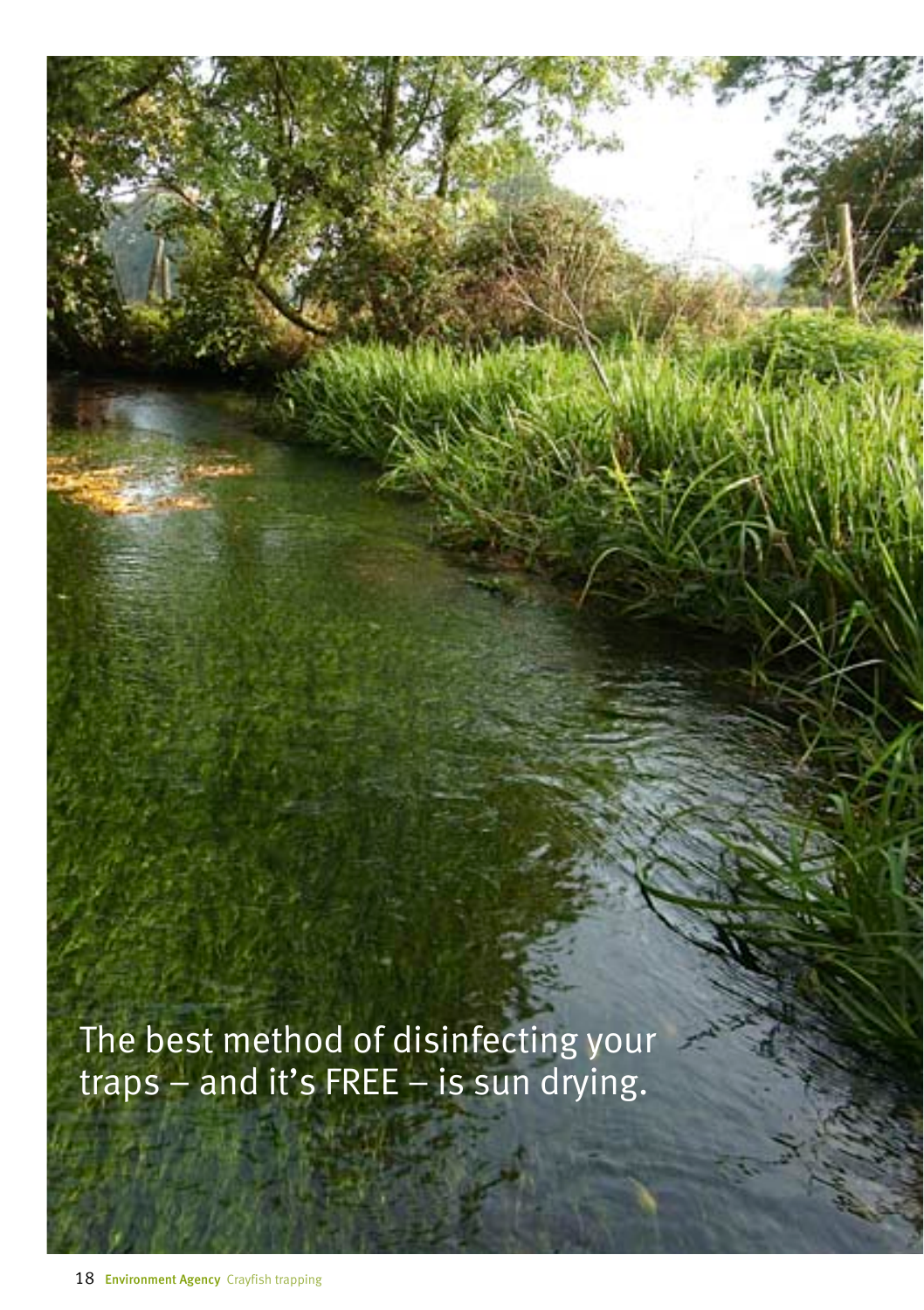# 8 Stop the spread of crayfish plague

# **Disinfect your traps**

The greatest threat to our native white-clawed crayfish comes from a fungal disease called crayfish plague. This is carried by the non-native signal crayfish that now dominate many English and Welsh waters.

If you are trapping signal crayfish or have been fishing in infected waters, be very careful. Clean and disinfect your equipment properly. It is very easy to spread this disease.

# **General advice**

You only need to disinfect traps and other fishing equipment if you're going to use them somewhere else. If you always use them in the same water there is no risk of spreading crayfish plague.

# **Disinfection methods**

There are a number of ways of disinfecting traps. But the first step is always to remove *all* mud and plant matter.

# **Sun drying**

Dry your equipment thoroughly in sunlight. This is the safest and most effective method. Make sure that you air all the surfaces of the trap and that the trap is completely dry.

# **Chemical disinfection – iodophors**

You can buy iodophors from agricultural suppliers as udder wash. Make sure you dilute the mixture in line with the manufacturer's recommendations. Either immerse the traps in the solution or spray on. Leave for at least 15 minutes before rinsing with plenty of water. Your equipment is now ready for re-use.

**Important:** Dispose of chemicals responsibly! Don't let the waste chemicals enter surface water drains. Also, iodophors go off rapidly in sunlight: store them in a dark place. Iodophors should be dark brown. Once it loses this colour, it will no longer work properly and you need to replace it.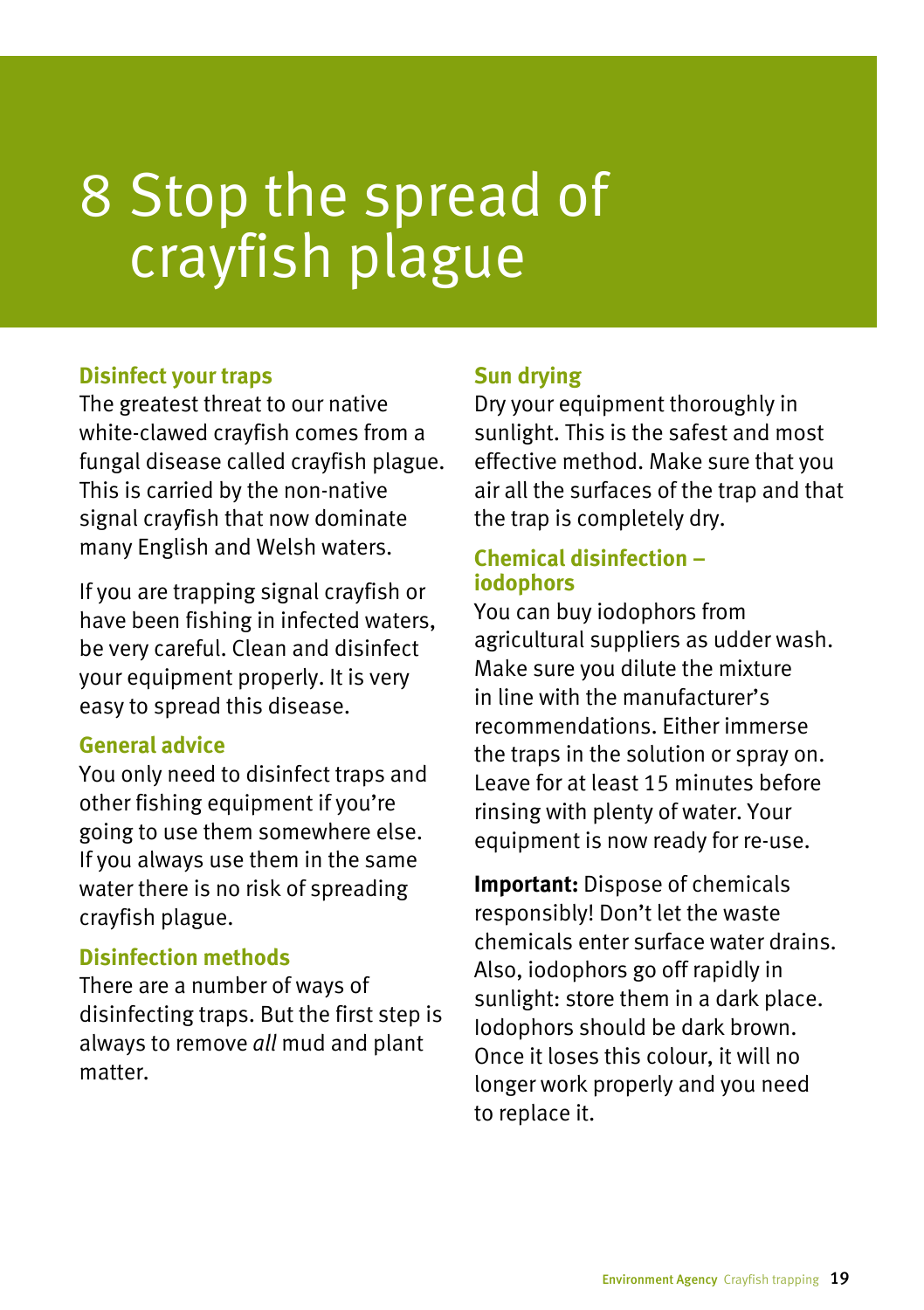

# **Virkon Aquatic**

Produced by DuPont. This versatile disinfectant is effective against many viruses and bacteria. It also kills off fungal spores such as crayfish plague. Make sure you follow the manufacturer's instructions. You will normally need to use a 1 per cent solution for 10 minutes, but different products may vary. Always check. Although the product is biodegradable, you must still rinse the traps thoroughly before re-use. Virkon Aquatic is available from agricultural suppliers. You can also buy it in soluble tablet form at aquarium retail outlets.

If you use a chemical disinfectant, you must make sure that you:

- follow the instructions for use:
- comply with all the manufacturer's health and safety advice;
- dispose of waste chemicals responsibly – follow the manufacturer's instructions.

For further advice on disposal of waste disinfectant, please contact your local **Environment Agency Environment Management Team on 08708 506 506.**

Crayfish plague is easy to spread and deadly, it can wipe out native populations in weeks so ensure you disinfect your traps.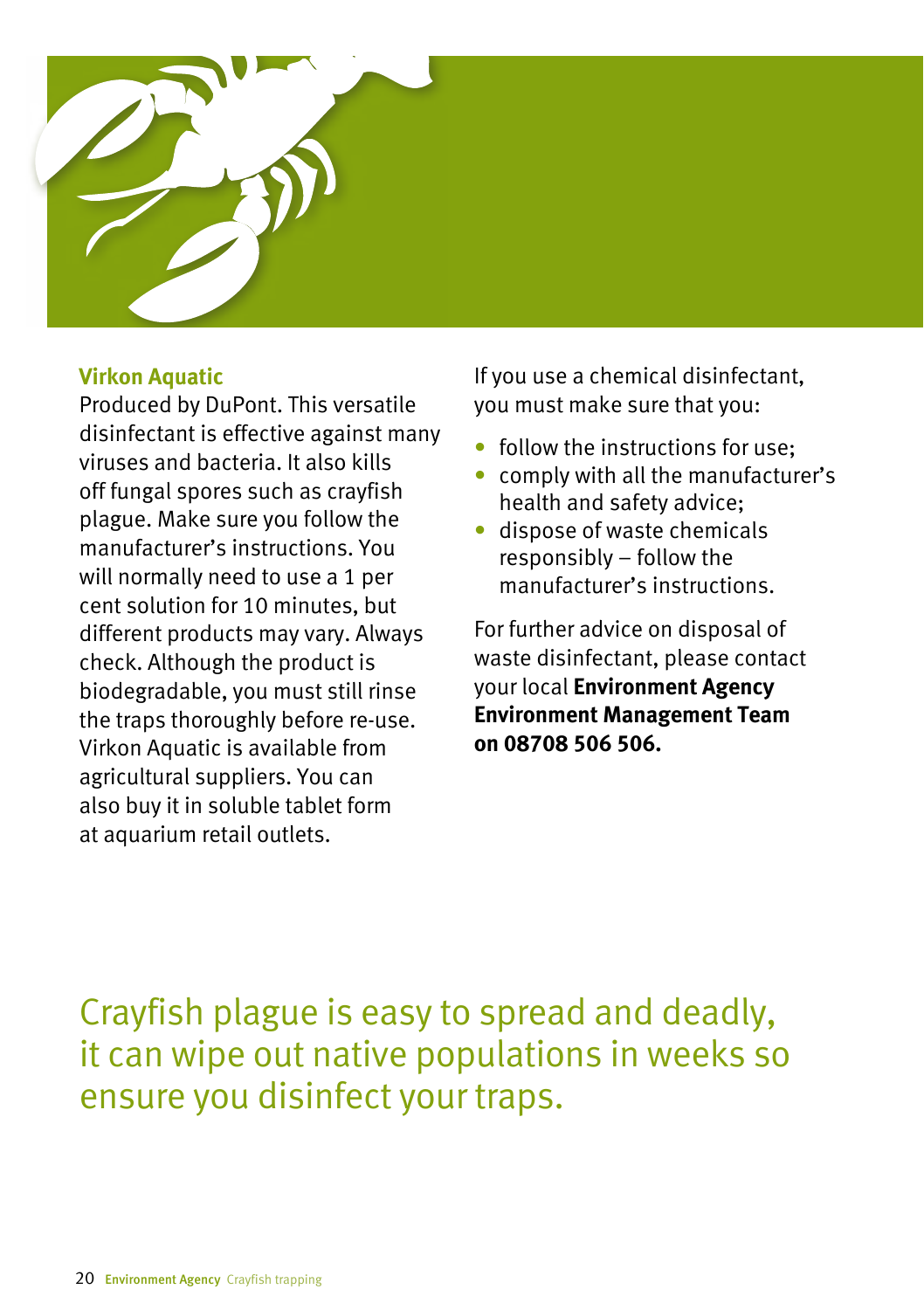# 9 Further information

In recent years, more people have become interested in catching crayfish to eat. Most trap from late spring to early autumn and often have just one trap. The commercial market for selling crayfish in the UK is very small.

You can't catch native crayfish to eat or sell.

Nearly everyone will need written consent to trap crayfish.

# **What is the problem with trapping non-native crayfish?**

Often traps catch the larger crayfish, leaving the smaller ones to breed prolifically. This can result in a population explosion.

Our native crayfish is under threat from an aggressive non-native species that carries a fungal disease called crayfish plague. This disease does not harm humans but is often deadly to our native crayfish. If you don't disinfect your equipment properly, you can easily spread crayfish plague. Always disinfect your equipment before you move to another site.

You mustn't use crayfish as fishing bait for the same reason. Spores of the plague can survive for up to two weeks – even in temperatures below freezing.

# **Can't I help to get rid of the nonnative species?**

This may sound like a good idea, but in practice this is virtually impossible to achieve. You would need to continue trapping for long periods to reduce numbers significantly.

# **What else do I need to think about?**

You must kill the trapped crayfish in a safe and humane way.

Sometimes several people will want to trap in the same place. Be considerate.

# **Is it ever OK to trap native crayfish?**

They can only be trapped for scientific purposes and you would need a licence from Natural England or the Countryside Council for Wales. Please speak to your local Fisheries Officer before you go ahead.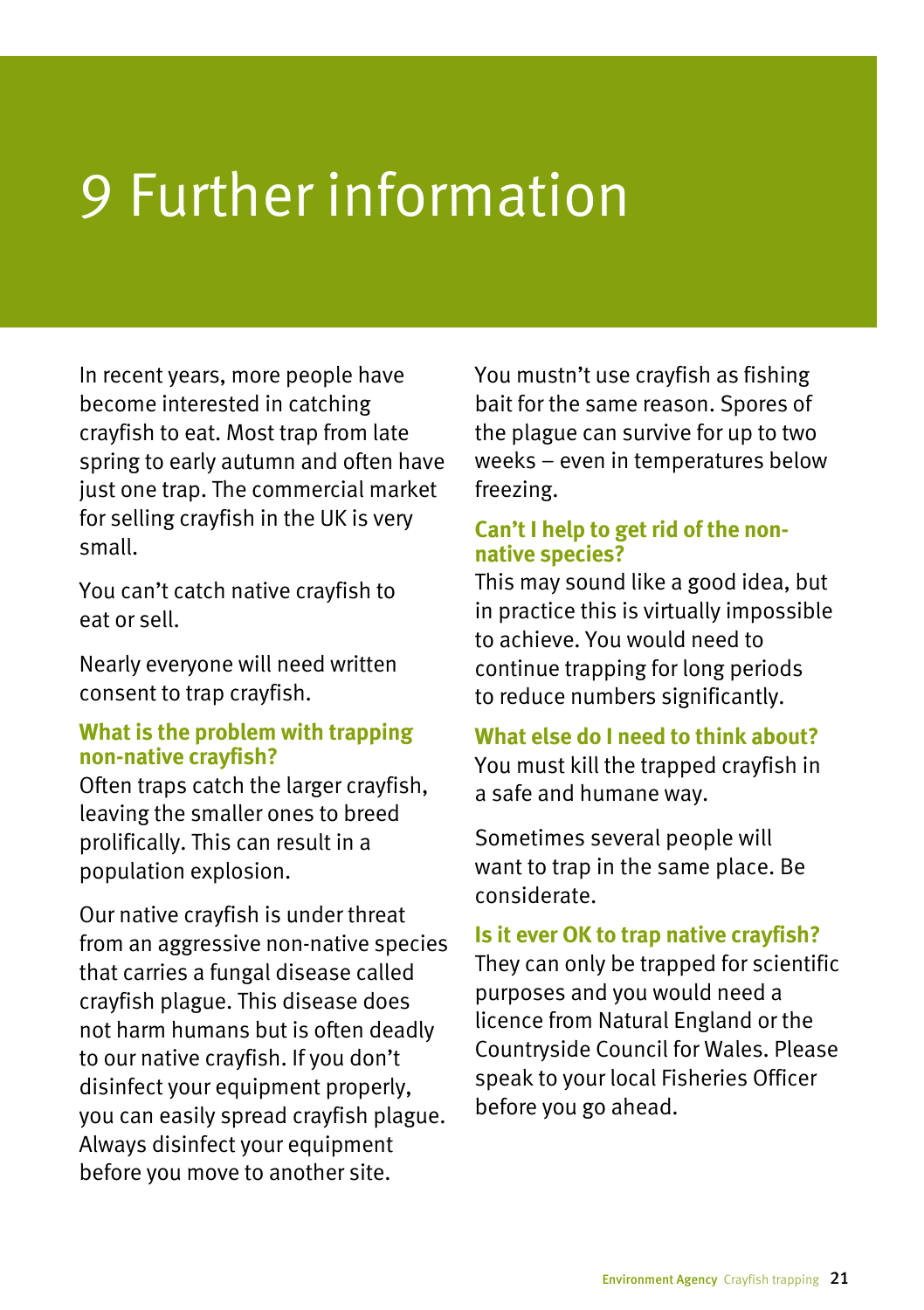

**Can I keep non-native crayfish alive?** Some people like to keep crayfish alive for a few days before eating them.

For holding signal crayfish alive in those areas where signal crayfish are widespread and well established you are covered by general 'licence to keep'. If you trap in one of these areas, you do not need additional permission to keep the trapped crayfish alive.

Outside these areas you will need a special 'Licence to keep nonnative crayfish'. These licences are issued by Defra (the Department of Environment, Food and Rural Affairs). You will need to check whether you require this special licence. Please phone **Environment Agency Customer Services on 08708 506 506** and ask to speak to your local Fisheries Officer. It will help if you know the nearest town to the water where you wish to trap.

If you do need a special licence, this may well be an area where we are unlikely to approve an application to trap in any case.

The general advice is to kill the crayfish humanely on capture. Be careful not to spread crayfish plague.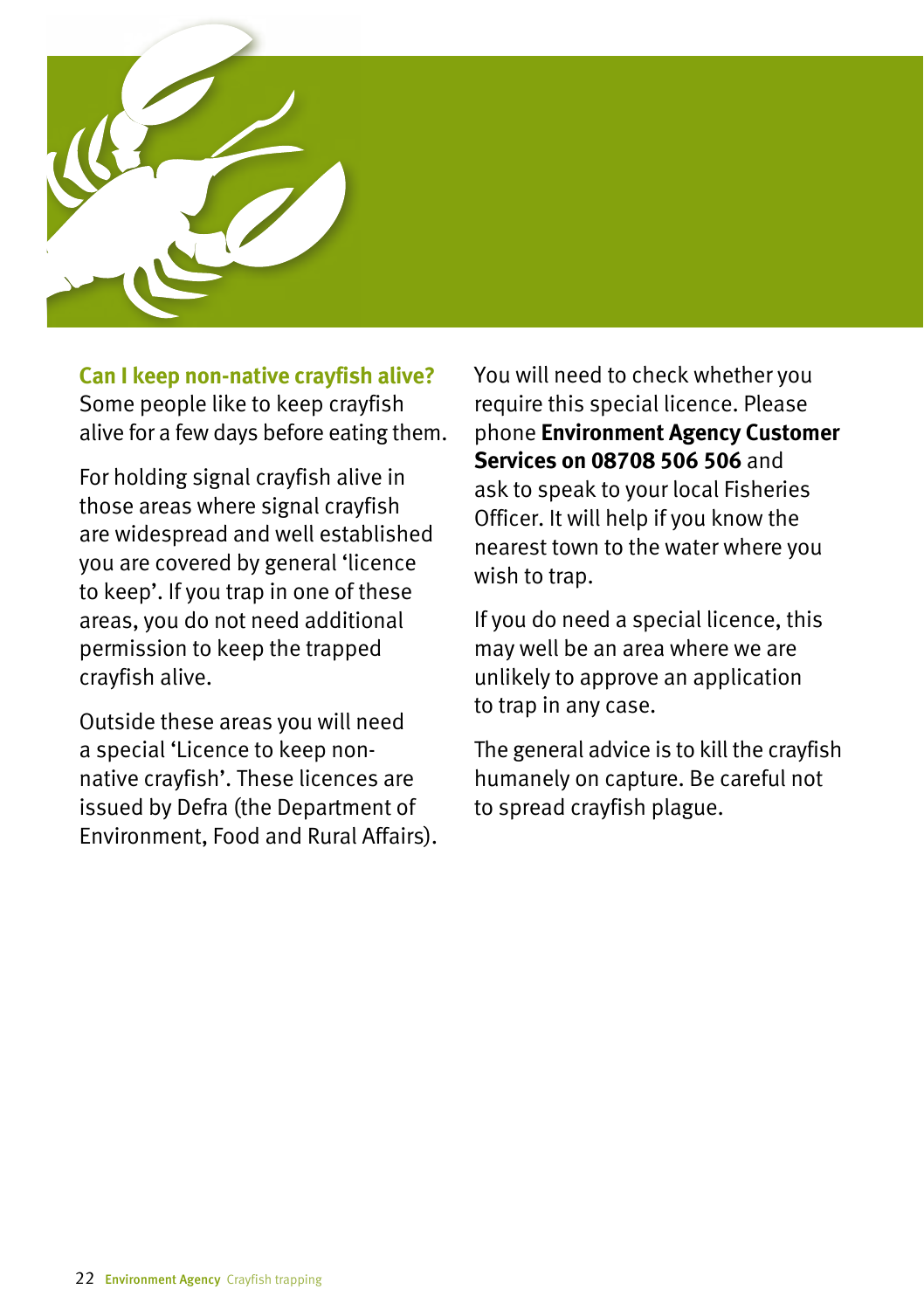# 10 Who to contact

For further general advice, call our Fish Movements Team:

**Post:** Environment Agency Bromholme Lane Brampton Huntingdon Cambridgeshire PE28 4NE

**Phone:** 01480 483968

**Fax:** 01480 483955 or 01480 483026

**Email:** fmapplications@environmentagency.gov.uk

Fish-farm owners should contact us directly.

For specific advice on your area, or on your completed application form, please phone **Environment Agency Customer Services on 08708 506 506** and ask to speak to your local Fisheries Officer. They will also be able to tell you whether we issue consents in your area.

We can also provide a technical leaflet on species identification and a full description of the relevant byelaws. **Please call 08708 506 506.**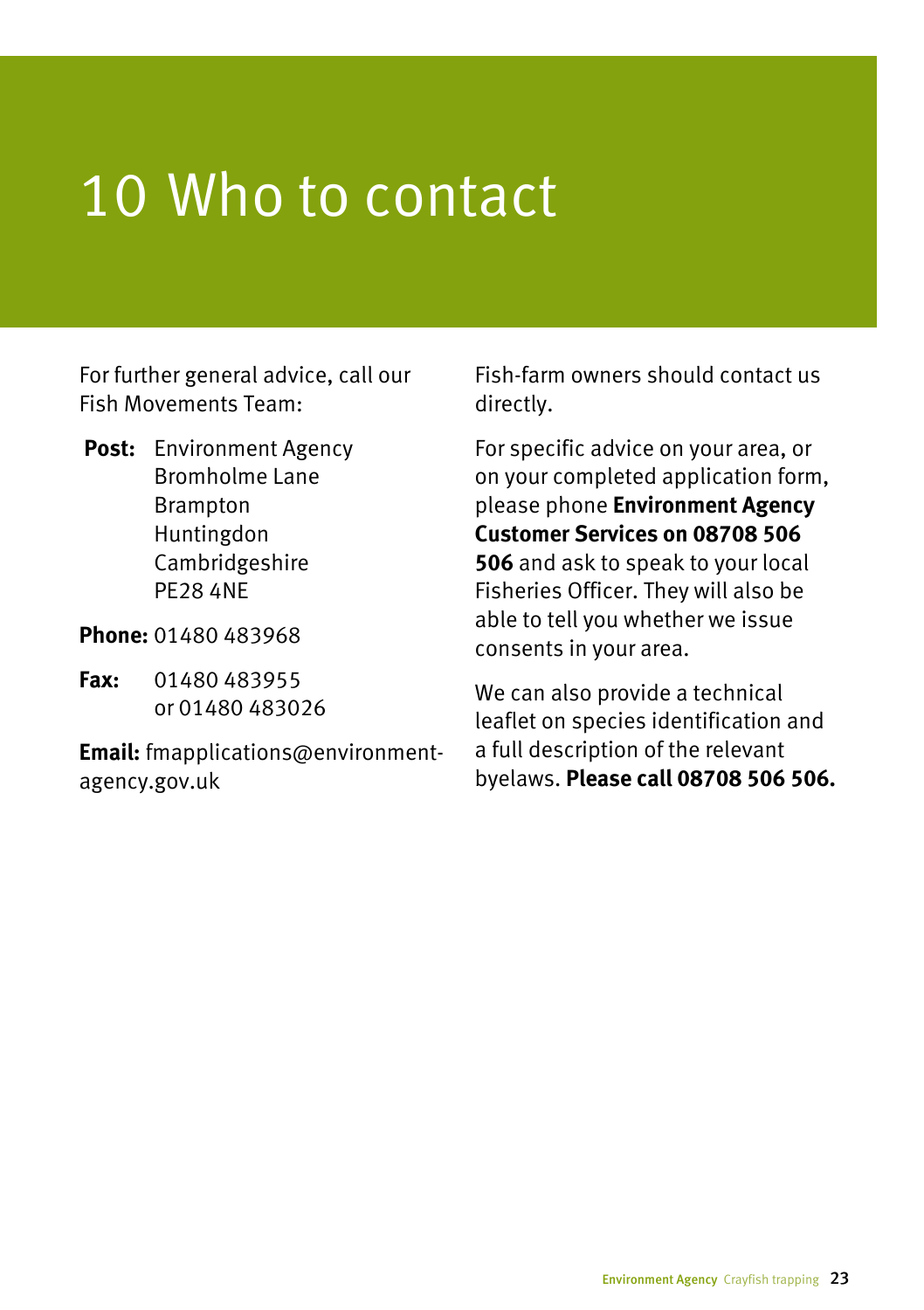# International Year of Biodiversity 2010

You are an integral part of nature; your fate is tightly linked with biodiversity, the huge variety of other animals and plants, the places they live and their surrounding environments, all over the world.

You rely on this diversity of life to provide you with the food, fuel, medicine and other essentials you simply cannot live without. Yet this rich diversity is being lost at a greatly accelerated rate because of human activities. This impoverishes us all and weakens the ability of the living systems, on which we depend, to resist growing threats such as climate change.

2010 is the International Year of Biodiversity, and people all over the world are working to safeguard this irreplaceable natural wealth and reduce biodiversity loss. This is vital for current and future human wellbeing. We need to do more. Now is the time to act.

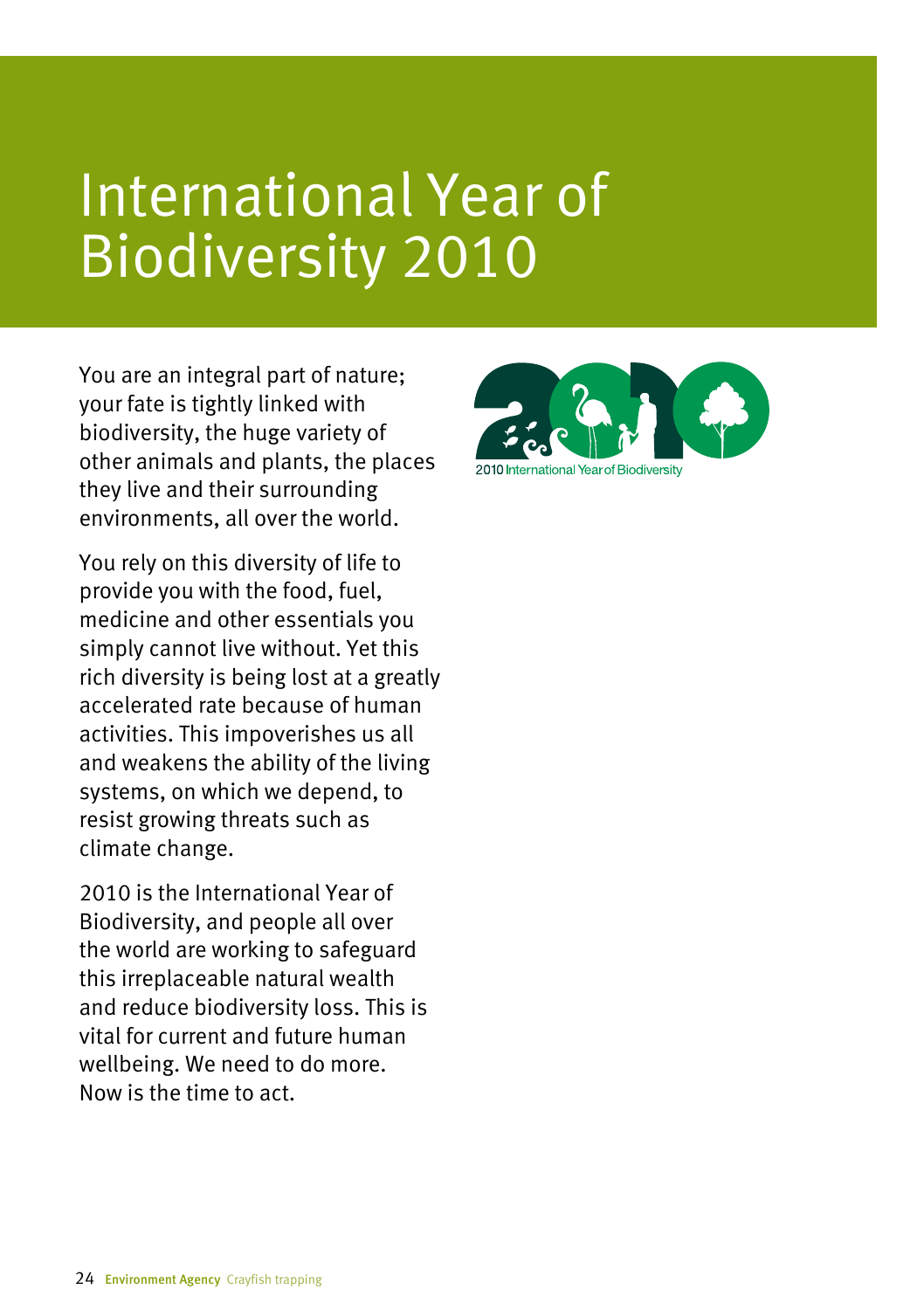# Otters and water voles are protected species.